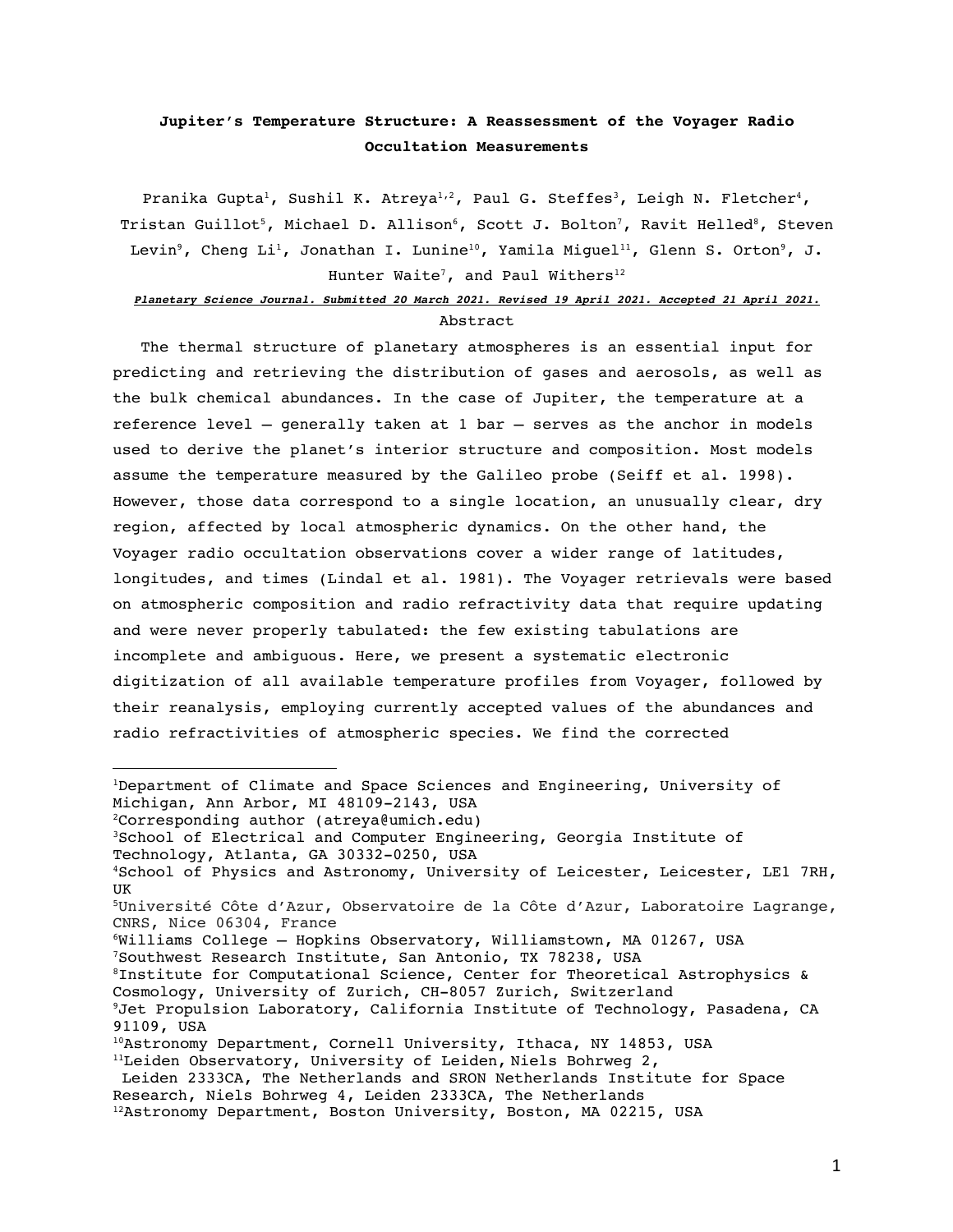temperature at the 1 bar level to be up to 4 K greater than previously published values, i.e., 170.3**±**3.8 K at 12°S (Voyager 1 ingress) and 167.3**±**3.8 K at 0°N (Voyager 1 egress). This is to be compared with the Galileo probe value of 166.1**±**0.8 K at the edge of an unusual feature at 6.57°N. Altogether, this suggests that Jupiter's tropospheric temperatures may vary spatially by up to 7 K between 7°N and 12°S.

#### 1. INTRODUCTION

The thermal structure of Jupiter's atmosphere is an important parameter controlled by numerous interlinked factors: the outward transport of internal energy (see Atreya 1986, Li et al. 2018), the latent heat released from the condensation of volatiles such as water, ammonium hydrosulfide and ammonia that undergo phase transitions in the atmosphere (see Atreya et al. 1999), the radiative balance between short-wave solar heating and long-wave thermal emission (see Ingersoll et al. 2004, Moses et al. 2004), auroral heating (see Bougher et al. 2005, Sinclair et al. 2019, Waite et al. 1983), and dynamics (see Schneider & Liu 2009) in the stratosphere and the upper atmosphere. The thermal structure is used extensively in models of cloud formation, photochemistry, retrieval of elemental abundances and isotopic composition from observations (see Atreya 1986, Atreya et al. 2019, Li et al. 2020, Yung & Demore 1999), and vertical extrapolation of cloud level winds (see Fletcher et al. 2016, Ingersoll et al. 2004). Moreover, the temperature at some reference level, generally 1 bar, serves as a critical anchor or tiepoint in models for retrieving the atmospheric composition (see Li et al. 2017, 2020) and thus affects the derived water abundance, which is a key constraint for Jupiter's formation models (see Owen et al. 1998, 1999, Owen & Encrenaz 2006). It is also a key parameter for interior models (see Wahl et al. 2017, Guillot et al. 2018), serving as the outer boundary condition for the temperature vs pressure in the deep interior (see Stevenson 2020).

Hence, many techniques including infrared remote sensing, radio, solar and stellar occultations, and in situ measurement have been employed since the 1970s to provide robust determinations of the atmospheric temperature profile (see Broadfoot et al. 1977, Conrath et al. 1998, Elliott 1979, Kliore et al. 1976, Festou et al. 1981, Irwin 2003, Seiff et al. 1998). However, only the Voyager radio occultations and the Galileo probe direct measurements covered a pressure range that includes the 1 bar level or deeper. Infrared remote sensing, utilizing the collision-induced molecular hydrogen continuum in the  $15-200 \mu m$  range, does also have sensitivity to temperatures, but with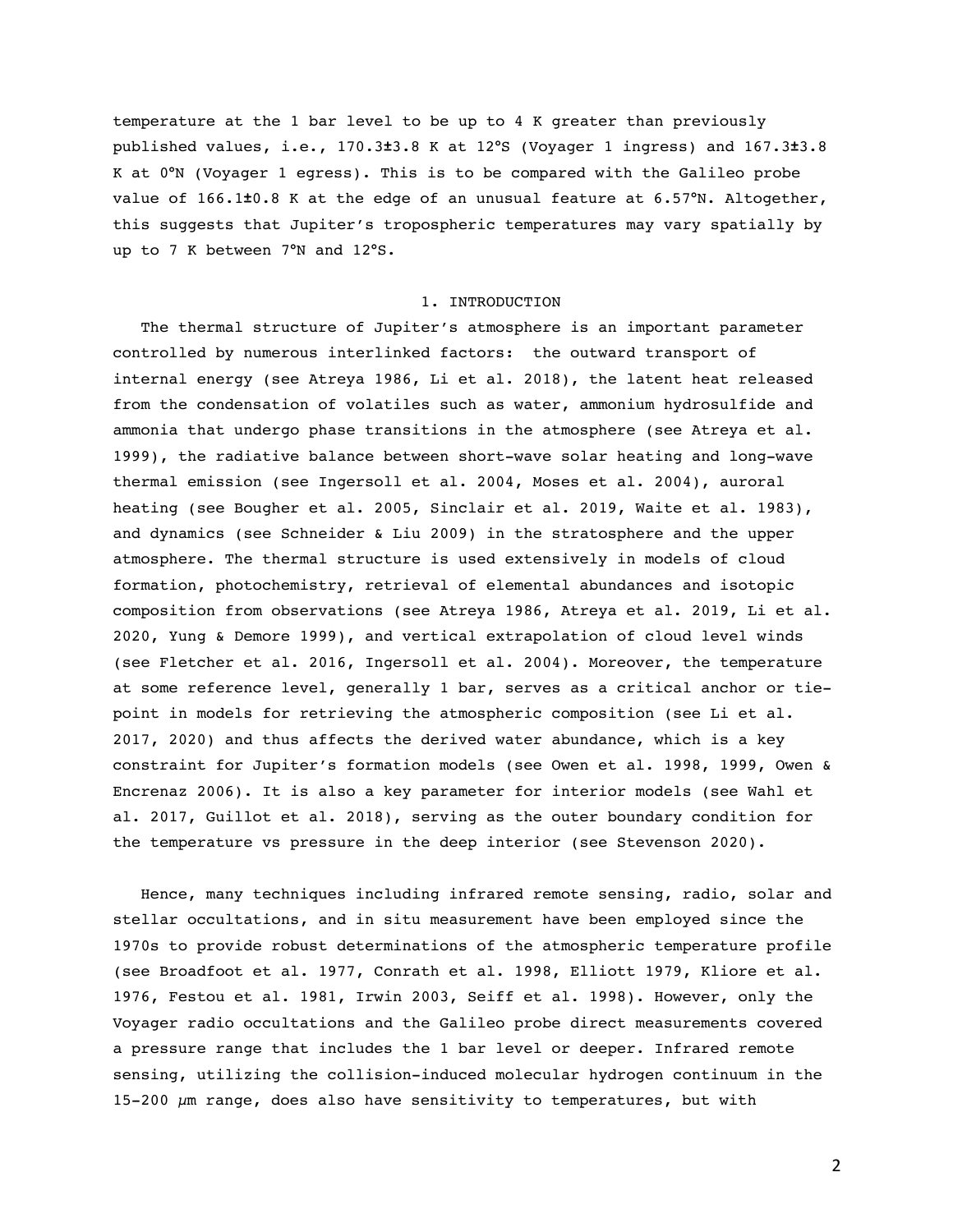degeneracies associated with aerosol opacity limiting the accuracy of retrievals at those pressures (see Conrath et al. 1998). While the Galileo probe made highly precise measurements from nanobars to the 22-bar level (Seiff et al. 1998) on 7 December 1995, they correspond to the single location of the probe entry site (6.57° N, 5.02° W), which turned out to be at the edge of a large unusually dry and clear region known as a 5-micron hotspot (Orton et al. 1998). Radio occultations are an additional resource for determining the temperature structure that cover a wider range of latitudes, longitudes, and times of observations, with a narrower extent from 1 mb to the 1 bar level.

The first radio occultation observations at Jupiter were carried out by Pioneer 10 and 11 in December 1973 and December 1974, respectively (Kliore et al. 1976). However, uncertainty in the center of refraction, choice of initial temperature and the spacecraft oscillator drifts resulted in relatively large error bars of up to tens of degrees in the derived temperatures over the pressure levels probed. Moreover, none of the occultations penetrated down to the important 1 bar pressure level, the highest pressure being the Pioneer 11 exit occultation reaching 250 mb thanks to being closer to the limb. In spite of their limitations, the Pioneer observations were remarkable because they demonstrated the power of the radio occultation technique in determining the properties of neutral and ionized atmospheres of the giant planets.

The next radio occultation observations of Jupiter, made by the Voyager 1 and 2 spacecraft in 1979 (Table 1), provided mixed results but were more successful than Pioneer (Eshleman et al. 1979). The Voyager 1 flyby provided temperature data from 1 mb down to the 1 bar level, whereas data from the Voyager 2 flyby were much more limited in depth. No Voyager 2 ingress data were reported, and only partial information from 1 to 60 mb was obtained from the Voyager 2 egress. Potential causes for this lack of data could be due to problems faced while tracking Voyager 2, the shallowness of the occultation due to the spacecraft trajectory, greater spacecraft-to-limb distance and multipath propagation (Eshleman et al. 1979, Hinson et al. 1998). Moreover, the S-band (2.3 GHz) signal was lost for much of the entry occultation and the X-band (8.4 GHz) had many dropouts (Eshleman et al. 1979). Thus, the most valuable data set was from Voyager 1, but this work reassesses both the neutral temperatures derived from Voyager 1, and the Voyager 2 egress radio occultations.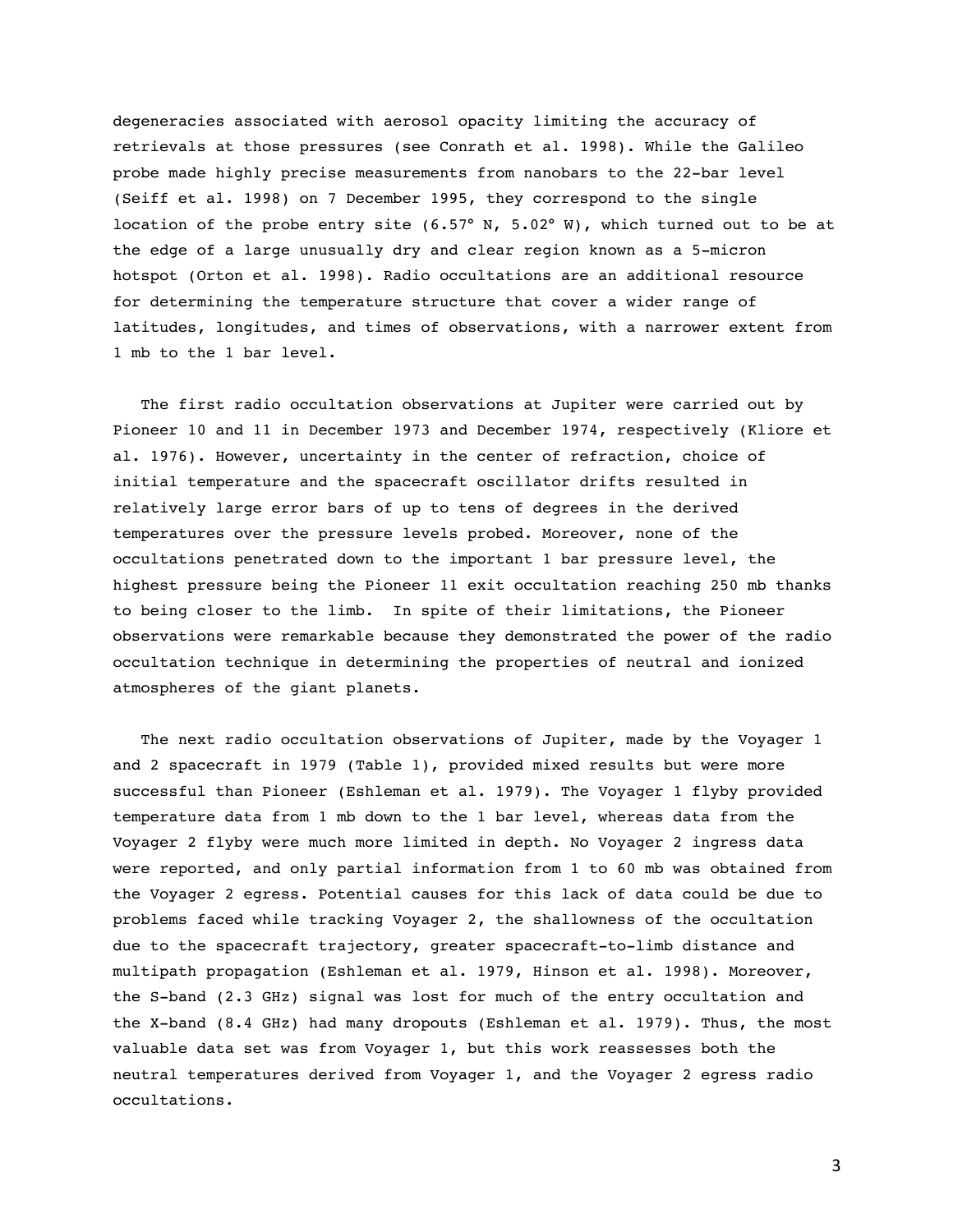| Voyager(V) | Date        | Planetographic | Pressure range    |  |
|------------|-------------|----------------|-------------------|--|
|            |             | Latitude       | (mb)              |  |
| V1 ingress | 1979 Mar 5  | 12°S           | $1 - 1000$        |  |
| V1 egress  | 1979 Mar 5  | $0^{\circ}$    | $1 - 1000$        |  |
| V2 ingress | 1979 Jul 10 | $70^{\circ}$ S | NA (see text)     |  |
| V2 egress  | 1979 Jul 10 | 60°S           | $1-60$ (see text) |  |

Table 1 Voyager Radio Occultation Observations

Radio occultation experiments determine the atmospheric radial refractivity profile from which relative pressure (p) and temperature (T) profiles can be derived. The absolute values of p and T can be obtained if the mean molecular mass (M) or T or p are known independently at a reference level (Eshleman 1973). The basic principle of the temperature and pressure determination from radio occultation is outlined below.

The atmospheric refractivity is related to the total atmospheric number density and the refractive volume by the following expression:

$$
\nu = \mu - 1 = n\kappa_{av} = n\sum_j \kappa_j n_j / n \qquad (1)
$$

where  $\mu$  is the refractive index, n is the total atmospheric number density and k is the refractive volume. For an atmosphere composed of a mixture of constituents,  $\kappa_{av}$  is the summation of  $\kappa_j$  of each component, j, multiplied by their volume mixing ratios, *nj/n*. The refractive volume of gases relevant to the radio occultation observations can be found in Withers & Moore 2020.

Once the density is determined, the atmospheric pressure, p, can be calculated using the hydrostatic equation:

$$
dp / dz = -g(z)\rho(z) \qquad (2)
$$

And,

$$
\rho = nM \tag{3}
$$

where  $\rho$  is the mass density, M is the molecular mass, and g is gravity. The temperature can then be obtained from pressure using ideal gas law:

$$
p = nkT \tag{4}
$$

where k is the Boltzmann constant.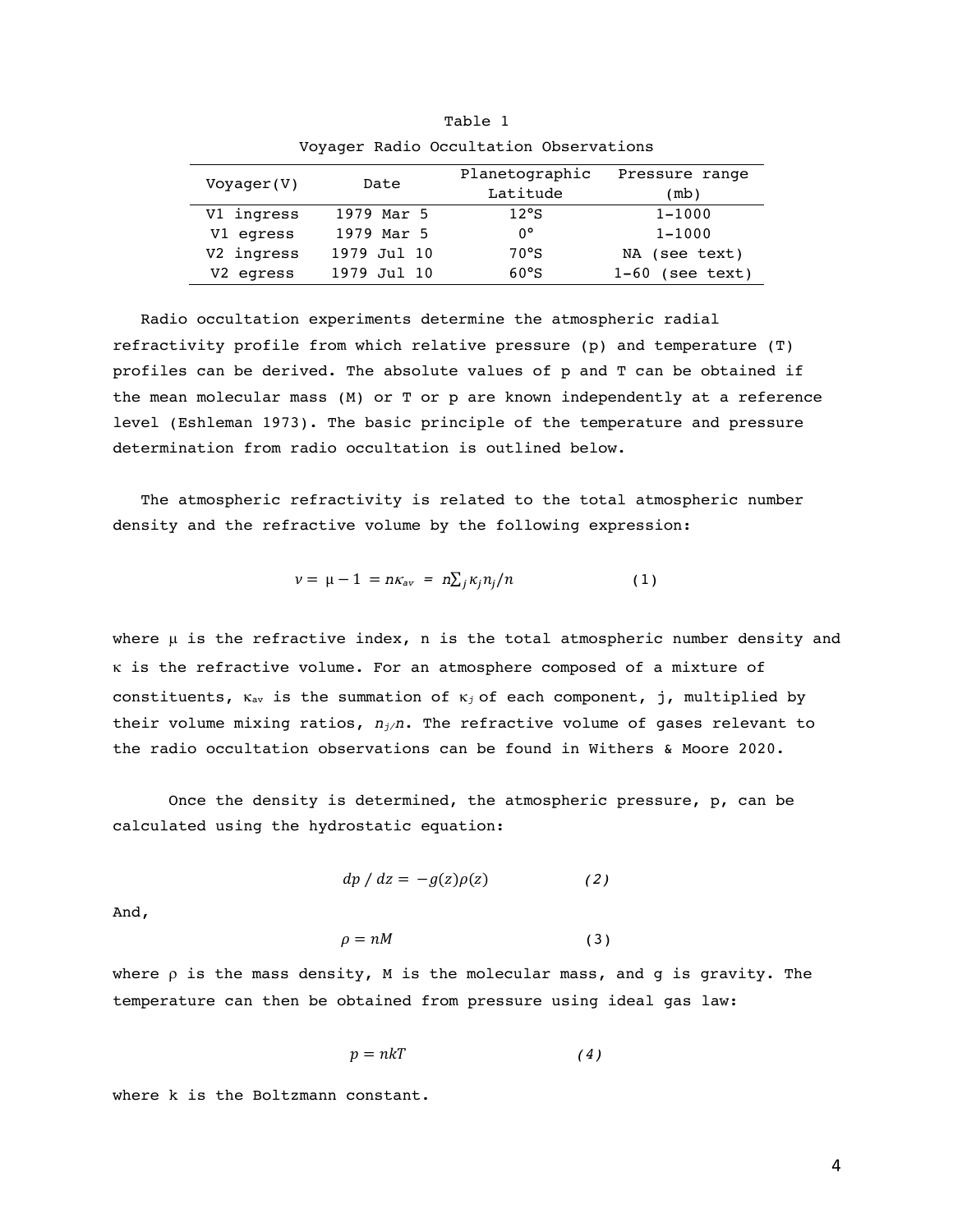Ideal gas is a reasonable assumption down to the 1 bar limit of the radio occultation data at Jupiter, but it fails (for example) for Titan given the low temperatures and high densities (Lindal et al. 1983).

Implied in the above derivation of  $p$  and  $T$  (equations  $1-4$ ) is the assumption that the chemical composition of the atmosphere and the proportions of its components, hence the mean molecular mass, are known independently. This is true only for simple atmospheres with spectroscopically active components, or for Jupiter given the Galileo probe measurements.

At the time of the Voyager measurements, very little was known about the abundance of gases in Jupiter's atmosphere, hence a gas mixture comprising only hydrogen and helium was considered, with their volume mixing ratios taken at 89%  $H_2$  and 11% He, which was the best determination at that time, derived from a combination of Pioneer 10 and 11 Infrared Radiometer results (Orton & Ingersoll 1976) and early results from the Voyager IRIS experiment (Hanel et al. 1979). The Galileo probe provided far more precise measurements of the He and  $H_2$  volume mixing ratios, as well as the abundances of gases that are likely to contribute to the mean molecular mass and the radio refraction. In addition, newer laboratory measurements have considerably improved on the values of the refractive indices of these gases. Considering the importance of the Voyager radio occultation data to present and future applications such as the radio occultation observations of Jupiter planned from the Juno spacecraft, it is timely to update the Voyager radio occultation data on temperatures in the neutral atmosphere. Therefore, we present here such an update, beginning with a systematic digitization of all available Voyager radio occultations profiles, and then apply the corrections to the temperatures and pressures using the current composition and refractivity values, followed by the first comprehensive tabulation of the new temperature profiles, and, finally, a comparison with the infrared spectroscopic retrievals for context.

# 2. METHODOLOGY

# 2.1 Digitization

Raw data of radio science observations from the Voyager missions (specifically for the Jupiter flybys) were never archived (confirmed by Dr. Edwin Bell of NSSDC), and the tabulation of temperatures from radio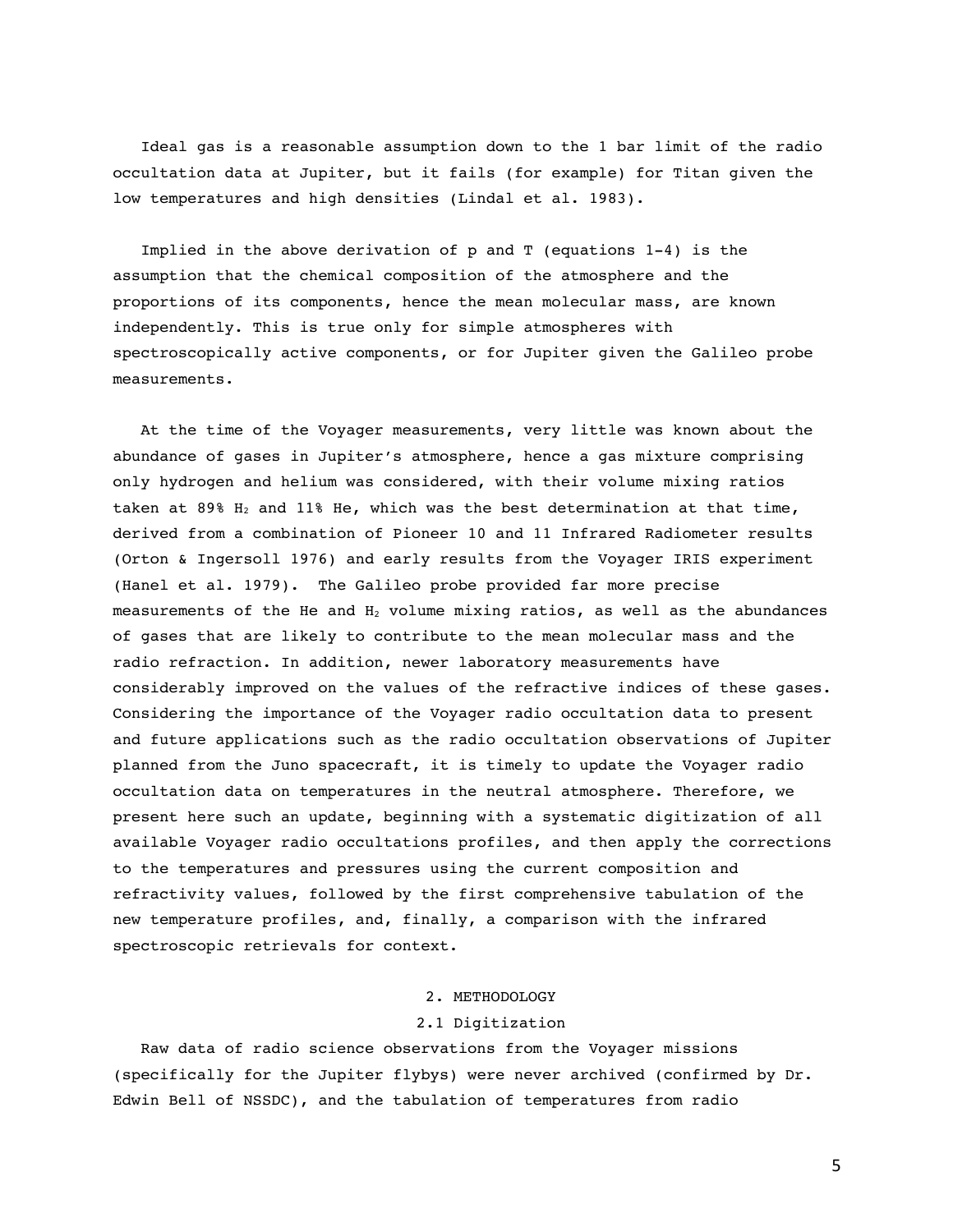occultations was either missing, incomplete, or misleading in the few instances where it did exist. Therefore, it was necessary to first reconstruct the occultations based on published literature. This required digitization of all available Voyager radio occultation temperature profile plots contained in the figures of the original paper (Lindal et al. 1981). Corrections to both temperatures and pressures were then applied based on the latest available data on the abundances of gases relevant to the radio occultation altitude range and the laboratory measurements of radio refractivities of those gases.

Using an electronic plot digitization tool<sup>13</sup> temperature vs. pressure were read off the Voyager 1 ingress, Voyager 1 egress and Voyager 2 egress plots shown in Fig. 3 of the original paper of Lindal et al. 1981 (reproduced here as Figure 1).



Figure 1. Temperature profile of Jupiter derived from radio occultation observations by Voyager 1 ingress and egress, and Voyager 2 egress. Data for Voyager 2 ingress are unavailable (see text).

<sup>13</sup>https://apps.automeris.io/wpd/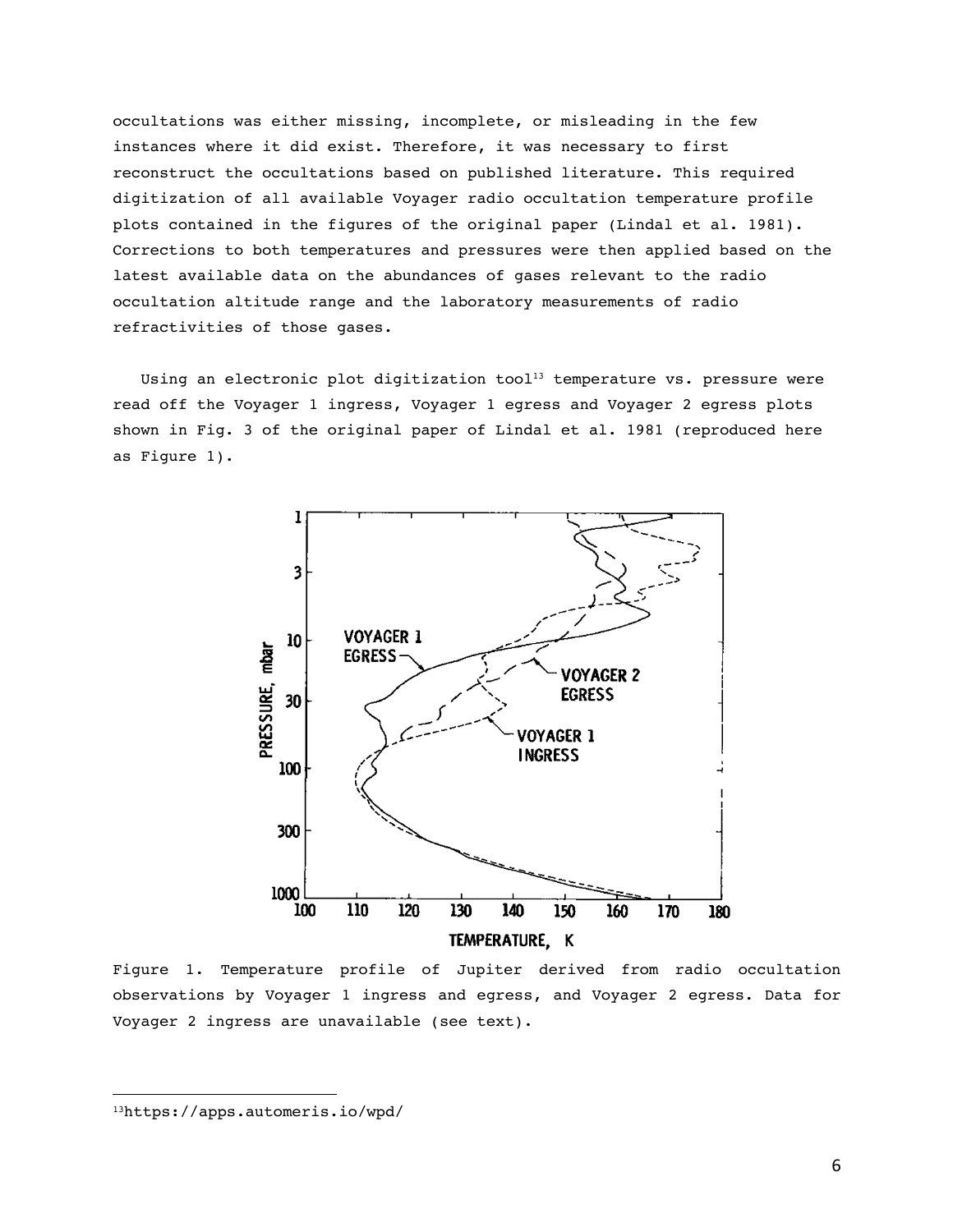A comparison of the digitized data against any previously available compilations was also carried out. The Planetary Data System (PDS) contains a partial tabulation of hand-digitized values for Voyager 1 egress<sup>14</sup> with a reference to Lindal et al. 1981. However, it stops well short of the critical 1 bar level.

In addition to PDS, a listing for Jupiter's temperatures is found in table 1 of Lindal 1992 paper along with a plot (figure 10) on Voyager radio occultations at Neptune. However, the temperatures in the table and the corresponding plot for Jupiter in figure 10 of that paper do not match. The figure's caption states 12°S, which would imply that the Jupiter plot is for Voyager 1 ingress but that is misleading. A comparison of our own table of data (Sec. 4) digitized from the original plot for Voyager 1 ingress (Lindal et al. 1981) with our digitization of the Lindal 1992 figure 10 Jupiter plot shows a discrepancy of  $\sim$ 8 K in temperature at 1 mb,  $\sim$ 2 K at 500 mb, and  $\sim$ 3 K at ~900 mb, which means that the Jupiter plot in figure 10 of Lindal 1992 does not correspond to the Voyager 1 ingress profile. However, a visual inspection of that plot with the original plots of all Voyager profiles (Figure 3 of Lindal et al. 1981), as well as a comparison with all radio occultation temperature profiles we have digitized (Sec. 4) and the partial PDS tabulation, suggest that the Jupiter plot in figure 10 of Lindal 1992 and the associated table resemble most closely the Voyager 1 egress profile. That is further confirmed by overlaying the plots we made of the PDS table entries, Lindal 1992 table entries and our own plot of the values digitized from the original paper (Lindal et al. 1981). We find a temperature of 165.2 K at 1 bar from digitizing the Voyager 1 egress plot of Lindal 1981, which is within 0.2 K of the value listed in Lindal 1992. At other pressures also we find a good agreement of between 0 and 0.3 K in the temperatures.

The close match between our T-p values digitized from the original Voyager 1 egress plot of Lindal et al. 1981 and the tabulation in Lindal 1992, as well as the partial listing in PDS for the same, attests to the high fidelity (within 0-0.3 K) of the electronic digitization tool we have used. It also gives us confidence in the temperature profiles we digitized using that same tool on Voyager 1 ingress and Voyager 2 egress plots for which no

14https://pds-

atmospheres.nmsu.edu/data\_and\_services/atmospheres\_data/Voyager/VGR%201%20egr ess%20hand%20digitized%20file.txt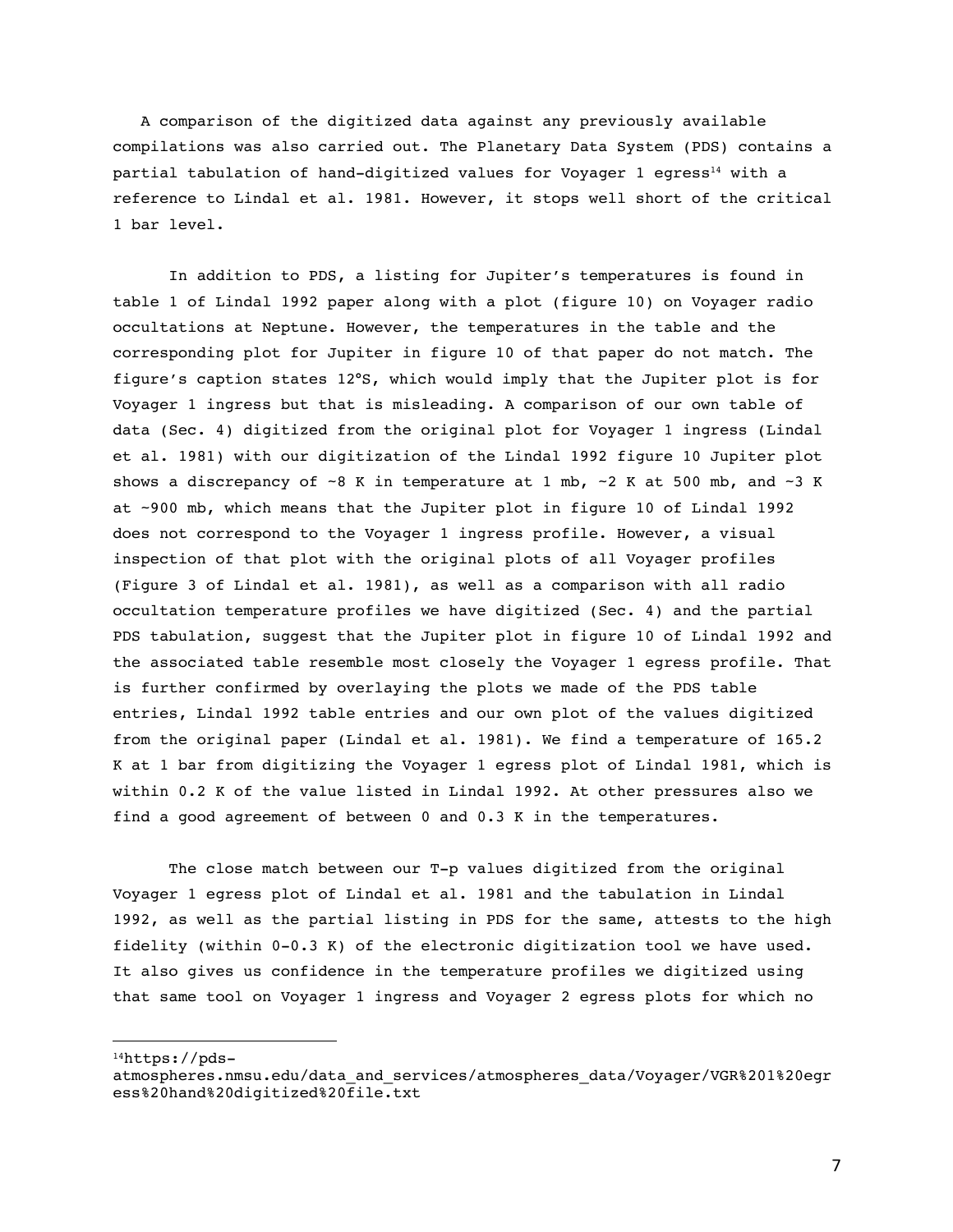other independent tabulations are available. With the digitization complete, we can now proceed to updating the profiles using the current information on the atmospheric composition and the refractivities of relevant gases.

#### 2.2 Temperature and Pressure Correction Factors

Corrections to the temperature vs. pressure (T-p) data digitized from plots in Lindal et al. 1981 were applied next. The Temperature Correction Factor (TCF) is simply the ratio of the mean molecular mass of the atmosphere before and after updating the atmospheric composition, assuming ideal gases.

$$
TCF = M(new)/M (old)
$$
 (5)

where M(new) is the mean molecular mass after updating the atmospheric composition, and M(old) is the one used in the original work of Lindal et al. 1981.

 The Pressure Correction Factor (PCF) depends on both the change in the average refractivity of the atmosphere and the mean molecular mass, as given below.

$$
PCF = [M(new)/M (old)] \times [v_{av} (old)/v_{av} (new)] \qquad (6)
$$

where  $v_{av}(new)$  is the weighted average refractivity of the new gas mixture after updating the composition and  $v_{av}(old)$  is the one used in the original work of Lindal et al. 1981 which included only He and  $H_2$ . Equations 5 and 6 for TCF and PCF follow the approach outlined in Lindal et al. 1981 for scaling the temperatures and pressures for different compositions and refractivities assuming hydrostatic equilibrium and negligible horizontal temperature gradients in the regions probed by the Voyager radio occultations.

# 3. INPUTS, AND RESULTING CORRECTION FACTORS FOR TEMPERATURE AND PRESSURE 3.1 Atmospheric Composition

We use updated values derived from the Galileo probe measurements (Atreya et al. 2020). We substituted the very precise Galileo Probe values for the He/H2 ratio from the early results assumed by Lindal et al. 1981, with a larger proportion of helium than that employed previously. As noted above, we also included the abundances of other gases measured by the Galileo Probe that are likely to contribute to the mean molecular mass and refractivity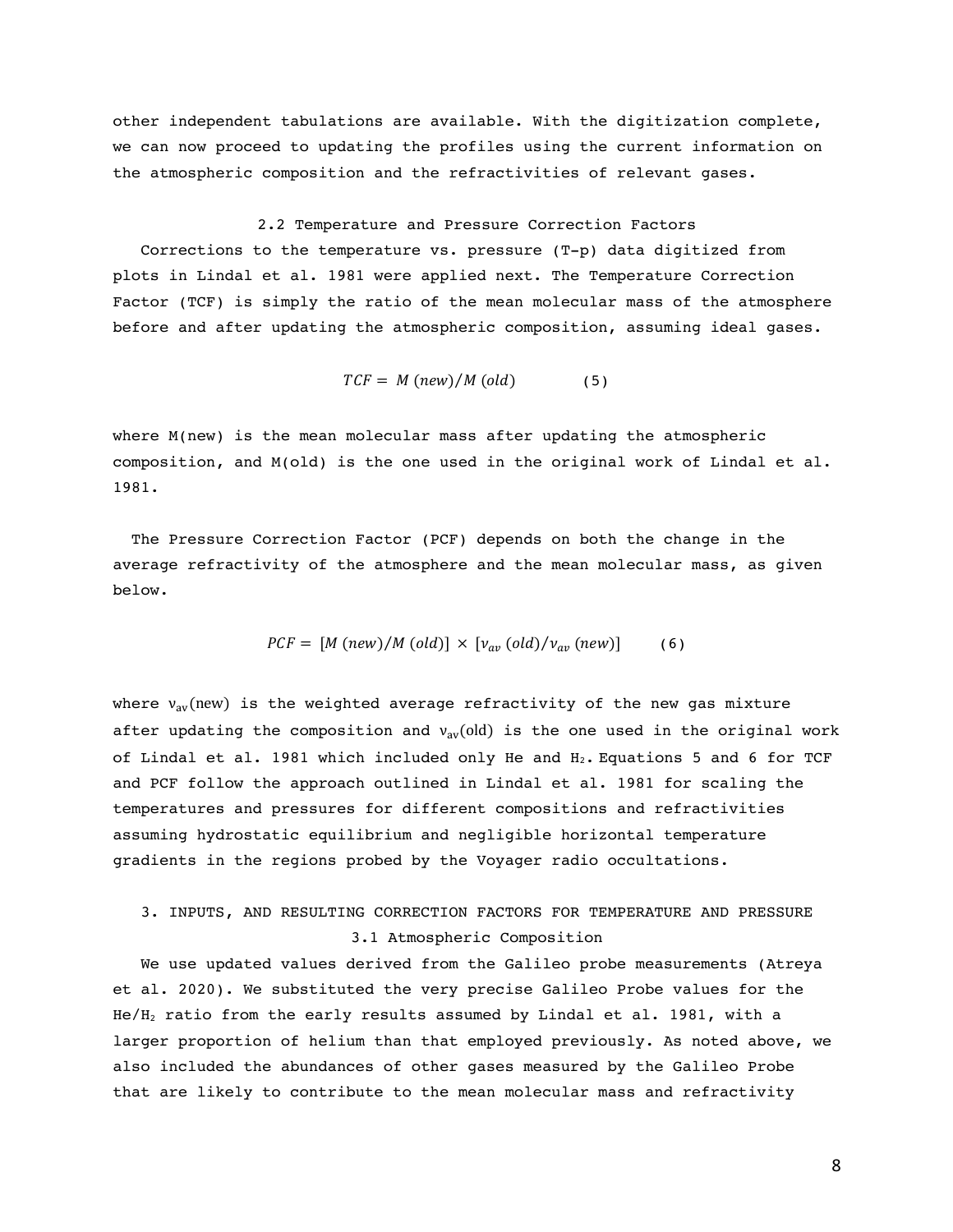besides  $H_2$  and He. Those gases include methane, argon, neon, phosphine, and ammonia ( $H_2$ , He, CH<sub>4</sub>, Ar, Ne, PH<sub>3</sub>, and NH<sub>3</sub>, respectively). The abundances of all other gases are too low to make any significant impact on the derived temperature (Atreya et al. 2020). With the exception of  $PH_3$  and  $NH_3$ , the constituents considered are expected to be well-mixed in the 1-1000 mb pressure region of the radio occultation measurements — which is well below Jupiter's homopause — considering that they are non-condensable and nonreactive in this pressure range. Both  $PH_3$  and  $NH_3$  vary with altitude and latitude. However, even the maximum observed abundance of  $PH_3$  is too low to significantly affect the mean molecular mass, and its effect on the temperature is less than 0.001 K at 1 bar pressure level and much less at higher elevations, as discussed later. On the other hand,  $NH<sub>3</sub>$  can have a moderate effect on the mean molecular mass and subsequently the temperature. Considering that  $NH_3$  varies with latitude (Li et al. 2017) and also undergoes condensation at 0.7 bar (Atreya et al. 1999), we treat it separately. The impact of ammonia on temperature is discussed in the Results section. Except for NH3, it is thus reasonable to assume that for all practical purposes the mean molecular mass remains constant throughout the radio occultation vertical regime for the neutral atmosphere. Water vapor and hydrogen sulfide ( $H_2O$  and  $H_2S$ , respectively) are excluded because they are removed by condensation much deeper in the atmosphere well below 1 bar (Atreya et al. 1999), the deepest level probed by the Voyager radio occultations at Jupiter. The current mixing ratios of all relevant constituents are listed in Table 2 along with the old values (only  $H_2$  and He) used in the original publication (Lindal et al. 1981).

| Table 2                                                                      |                                                                         |        |          |      |       |                                                                 |  |  |  |
|------------------------------------------------------------------------------|-------------------------------------------------------------------------|--------|----------|------|-------|-----------------------------------------------------------------|--|--|--|
|                                                                              | Volume Mixing Ratios of Gases in the Atmosphere of Jupiter <sup>a</sup> |        |          |      |       |                                                                 |  |  |  |
| Cases                                                                        | Hydrogen                                                                | Helium | Methane  | Neon | Argon | Phosphine                                                       |  |  |  |
| Original <sup>b</sup> $0.89$                                                 |                                                                         | 0.11   | $\Omega$ | 0    | 0     | 0                                                               |  |  |  |
| Current <sup>c</sup>                                                         |                                                                         |        |          |      |       | $0.8623008$ 0.1356166 0.0020437 0.0000214 0.0000157 0.000001863 |  |  |  |
| "von Zahn et al. 1998 for He/H; Wong et al. 2004 for methane; Mahaffy et al. |                                                                         |        |          |      |       |                                                                 |  |  |  |
| 2000 for neon and argon, and Fletcher et al. 2009 for phosphine              |                                                                         |        |          |      |       |                                                                 |  |  |  |
| boriginal refers to Lindal et al. 1981.                                      |                                                                         |        |          |      |       |                                                                 |  |  |  |
| "Current refers to values used in this paper.                                |                                                                         |        |          |      |       |                                                                 |  |  |  |

# 3.2 Refractivity

Lindal et al. 1981 considered only He and  $H_2$ , using the values of refractivities available then. Improved value of the refractivities of He and  $H<sub>2</sub>$  are available, and other gases not previously considered make substantial contributions to the refraction of radio signal in the atmosphere. Table 3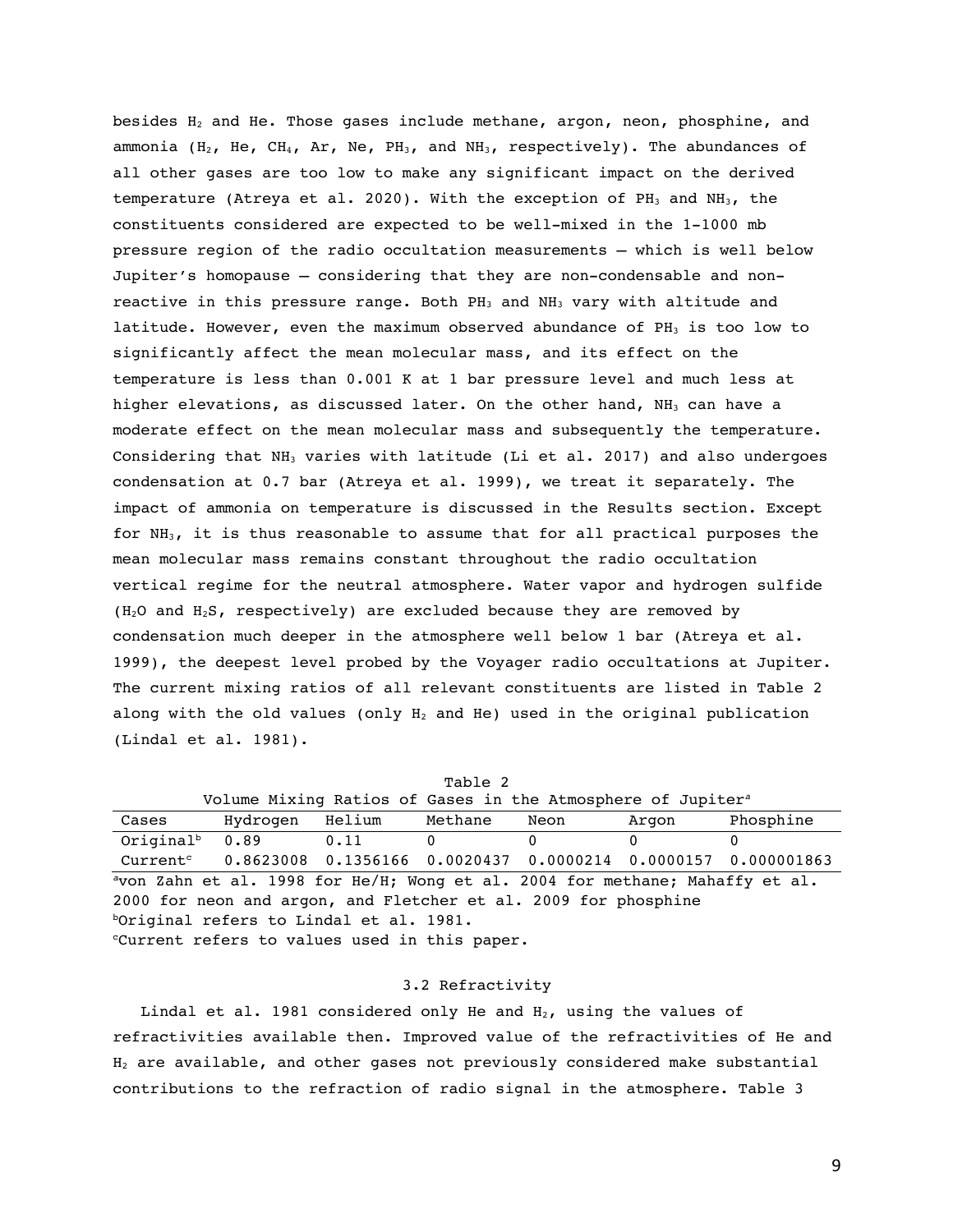lists the refractivity values for all gases included in this paper at the radio frequency closest to the Voyager radio occultation frequencies. In certain instances, the information is available as refractive index  $(\mu)$ , which can be converted to atmospheric refractivity (ν) by using the relationship,  $v = \mu - 1$ . A constant value of density-normalized refractivity was assumed for the different species since laboratory measurements found that the refractivity of  $H_2$ , He and CH<sub>4</sub> does not change with changes in pressure, temperature, or density [Spilker 1990]. Other constituents (such as  $PH_3$ ) have such a small contribution that they would not make any significant impact.

| пп.<br>anı |  |
|------------|--|
|------------|--|

|                           |                 |       | Radio Refractivity ( $v \times 10^6$ ) of Individual Gases in the Jovian Atmosphere <sup>a</sup> |       |        |           |
|---------------------------|-----------------|-------|--------------------------------------------------------------------------------------------------|-------|--------|-----------|
| Cases                     | Hydrogen Helium |       | Methane                                                                                          | Neon  | Argon  | Phosphine |
| Original <sup>b</sup> 136 |                 | -35   |                                                                                                  |       |        |           |
| Current <sup>c</sup>      | 135.77          | 34.51 | 437.98                                                                                           | 66.01 | 275.34 | 1267.52   |

*<sup>a</sup>*Lindal et al. 1981 used the values from Essen 1953 for the only gases considered, He and  $H_2$ , which have since been updated with improved laboratory measurements (Newell & Baird 1965) used in current paper. For the other gases included in this paper, the sources of refractivity values at the radio frequency closest to the Voyager radio occultation frequencies are Asmar 2022 for methane, webtool for neon and argon (Polyanskiy 2008, plotting the data from Borzsonyi et al. 2008), and Mohammed & Steffes 2003 for phosphine and ammonia.

*<sup>b</sup>*Original refers to Lindal et al. 1981.

*<sup>c</sup>*Current refers to values used in this paper (references above).

3.3 Mean Molecular Mass and Weighted Average Refractivity Based on the values in Tables 2 and 3, mean molecular mass, average refractivity, and the correction factors to be applied to temperature and pressure for updating the original radio occultation data were calculated. They are summarized in Table 4.

Table 4

| Mean Molecular Mass (M) and Refractivity ( $v_{av}$ ) of the Atmosphere along with |  |  |  |  |  |
|------------------------------------------------------------------------------------|--|--|--|--|--|
| the Temperature Correction Factor (TCF) and Pressure Correction Factor (PCF)       |  |  |  |  |  |

| Cases                          | $M(gm/mole)$ $V_{av}$ |        | TCF     | PCF     |
|--------------------------------|-----------------------|--------|---------|---------|
| Original <sup>a</sup> $2.2345$ |                       | 124.89 | NA      | NA      |
| Current <sup>b</sup>           | 2.3151                | 122.66 | 1,03604 | 1.05489 |
|                                | .                     |        |         |         |

 *a*Original refers to Lindal et al. 1981.

 *b*Current refers to values used in this paper*.*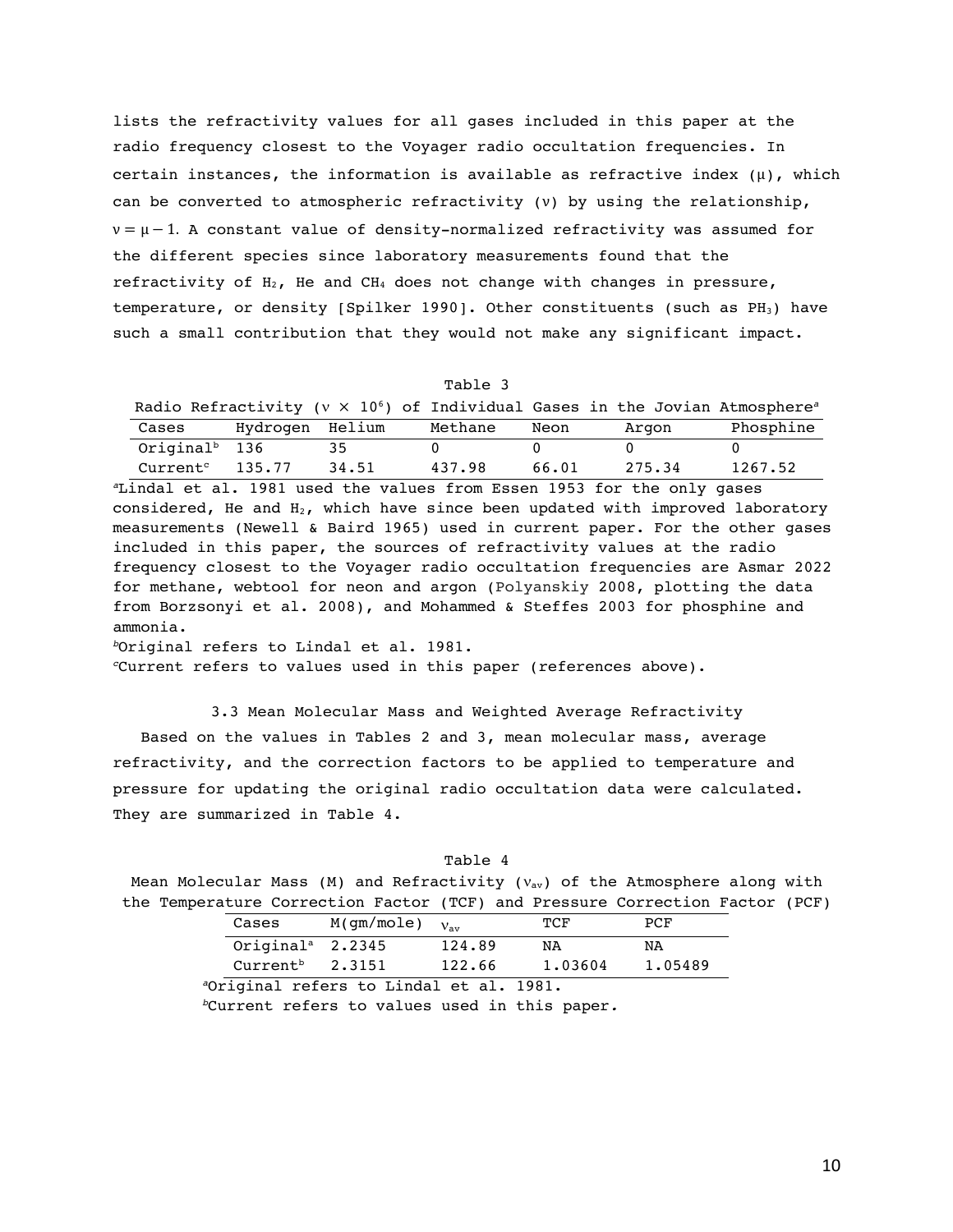## 4. RESULTS

#### 4.1 Temperature Profiles

After applying the pressure and temperature correction factors PCF and TCF from Table 4 to the original T-p data of Lindal et al. 1981 digitized here, updated temperature vs. pressure values were obtained for the three Voyager radio occultation observations. Table 5 summarizes the updated temperature results at the 1 bar pressure level for Voyager 1 ingress and egress (Voyager 2 data stopped short of 1 bar) for different atmospheric compositions in a sequential order. The values listed in Table 5 are derived excluding the condensable ammonia, which is treated as discussed below and its effect on temperature is summarized in Table 6. A complete listing of updated temperatures at all levels probed Voyager 1 and Voyager 2 is provided in Table 7 (V1 ingress), Table 8 (V1 egress) and Table 9 (V2 egress).

|                                 | Temperatures at 1 bar Pressure for Voyager 1    |                                    |        |
|---------------------------------|-------------------------------------------------|------------------------------------|--------|
| Cases                           |                                                 | V1 ingress $T(K)$ V1 egress $T(K)$ |        |
|                                 | Original <sup>a</sup> : $He+H_2$                | 166.65                             | 165.21 |
| Updated <sup>b</sup> : $He+H_2$ |                                                 | 168.52                             | 166.00 |
|                                 | Updated <sup>b</sup> : $He+H_2+CH_4$            | 170.21                             | 167.29 |
|                                 | Updated <sup>b</sup> : $He+H_2+CH_4+Ar+Ne+PH_3$ | 170.28                             | 167.32 |
|                                 | <sup>a</sup> Original refers to Lindal et al    | 1981                               |        |

Table 5

*<sup>a</sup>*Original refers to Lindal et al. 1981.

*<sup>b</sup>*Updated values are those calculated in this paper.

As expected, revision of the mean molecular mass makes the biggest change to temperature. For example, for the case with He and  $H_2$  only, as in the original paper (Lindal et al. 1981), the new temperature at the 1 bar level, increases by approximately 1.9 K for Voyager 1 ingress and 0.9 K for Voyager 1 egress. The increased molecular mass accounts for most of the change, whereas the improved refractivity data contributes little. Addition of methane increases the temperature by another 1.7 K for Voyager 1 ingress and 1.4 K for Voyager 1 egress, again mostly because of increased molecular mass. Other gases considered in this study (Ar, Ne, and PH<sub>3</sub>) do not impact the temperatures significantly because of their low abundances. For example, Ar and Ne together account for 0.07 K increase in the case of Voyager 1 ingress and 0.03 K for Voyager 1 egress, whereas even with the maximum observed abundance of PH<sub>3</sub> (Fletcher et al. 2009) the effect is  $\sim$ 0.005 K on the overall increase in temperature at 1 bar.

With the inclusion of all gases relevant to the Voyager radio occultation altitudes except ammonia (Table 5), we can now assess their overall impact on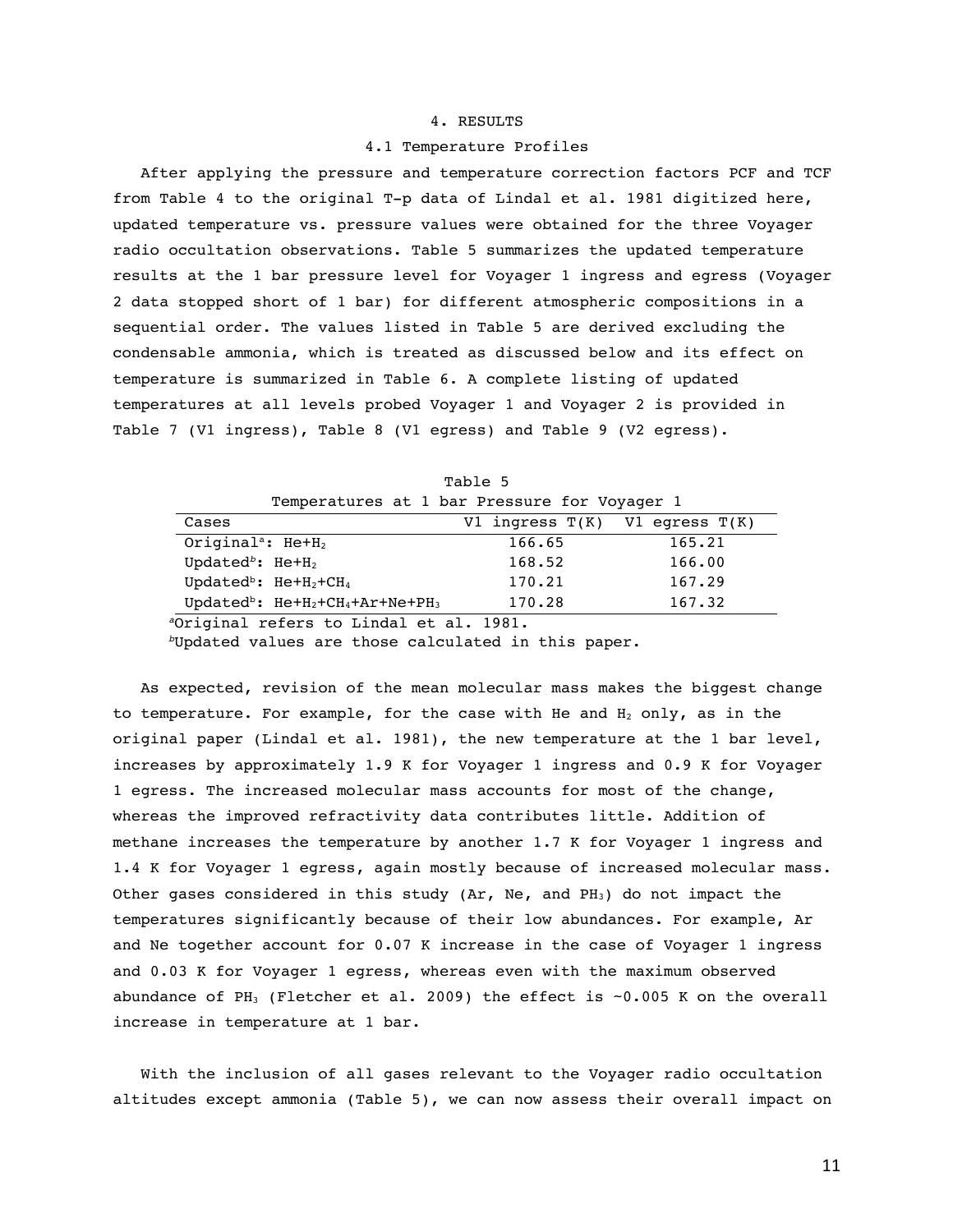the 1 bar temperature. Compared to the originally published results (Lindal et al. 1981), the largest change is found for Voyager 1 ingress (12°S), with an increase of 3.6 K at the 1 bar level (and far greater at higher pressures), based on the digitized values of current paper, and 5.2 K relative to the value stated in the original publication  $(165 K)$ . The updated values for Voyager 1 egress (0°) are greater by 2 K compared to the original value (Table 5).

Ammonia can also have a moderate effect on the temperature. The Juno observations show that over much of the planet,  $NH<sub>3</sub>$  is greatly depleted below its condensation level at 0.7 bar (Li et al. 2017, Ingersoll et al. 2017, Bolton et al. 2017). However, in a narrow latitude region near the equator, it is found to have a fairly constant mixing ratio with altitude, with an abundance of 351 ppmv, and then dropping to values as low as ~100 ppmv or even lower elsewhere (Li et al. 2017). At its maximum concentration, ammonia can result in an increase of 0.5 K in temperature between 0.7 and 1 bar pressure for the Voyager 1 ingress, and the increase of a similar magnitude for the Voyager 1 egress. The effect is negligible above the condensation level of ammonia (0.7 bar) because of its low saturation vapor pressure and loss due to photolysis. The specific contribution from different abundances of ammonia spanning the range found from Juno can be found in Table 6 below. The pressure and temperature correction factors (PCF and TCF) given in Table 6 include NH<sub>3</sub> together with all other gases (He+H<sub>2</sub>+CH<sub>4</sub>+Ar+Ne+PH<sub>3</sub>).

|               |                                                                          | rante o |                     |  |
|---------------|--------------------------------------------------------------------------|---------|---------------------|--|
|               | Impact of NH <sub>3</sub> on the 1 bar Temperature for Voyager 1 ingress |         |                     |  |
| $NH3$ Conc.   | PCF                                                                      | TCF     | T at 1 bar pressure |  |
| ppmv<br>0     | 1.05489                                                                  | 1.03604 | 170.28              |  |
| $100$ ppm $v$ | 1.05433                                                                  | 1.03666 | 170.39              |  |
| $200$ ppmv    | 1.05380                                                                  | 1.03723 | 170.53              |  |
| $300$ ppm $v$ | 1.05329                                                                  | 1.03779 | 170.64              |  |
| 400<br>ppmv   | 1.05277                                                                  | 1.03836 | 170.76              |  |

 $Table 6$ 

Tables 7, 8, and 9 list the complete set of temperatures from the radio occultation level at ~1 mb in the stratosphere to the deepest level probed by Voyager 1 and 2. The "Original" columns give pressure vs. temperature values digitized from the plots in the original paper of Lindal et al. 1981, whereas the "Updated" columns represent the new values after applying the abovementioned corrections to those pressures and temperatures including all constituents except  $NH_3$ , whose effect is given in Table 6. Corresponding plots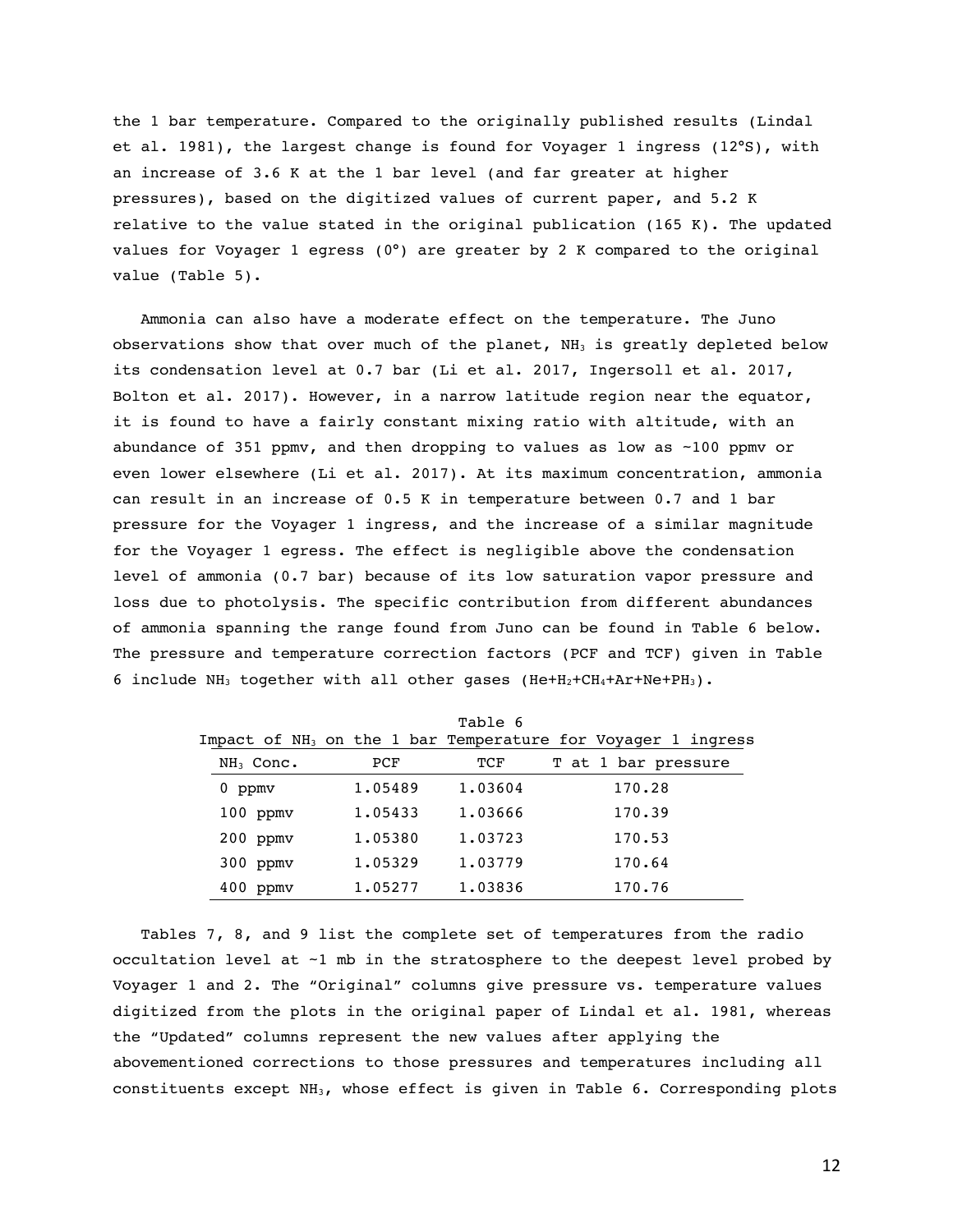for the updated temperature vs. pressure and a comparison with a comparison with the Galileo probe values are shown in Figure 2.



Figure 2. Updated temperature profiles of Jupiter derived from radio occultation observations by the Voyager 1 ingress and egress, and the Voyager 2 egress, together with the Galileo Probe measurements. Data for the Voyager 2 ingress are unavailable (see text).

| Tabl |  |
|------|--|
|------|--|

Voyager 1 ingress T-p: Original (Lindal et al. 1981), and Updated (this paper)

|        | Original (only  |                    | Updated $(H_2 +$ |        | Original (only     |                   | Updated $(H_2 + He)$ |  |
|--------|-----------------|--------------------|------------------|--------|--------------------|-------------------|----------------------|--|
|        | $H2$ at 89% and | $He + CH_4 + Ne +$ |                  |        | $H2$ at 89% and He | $+ CH4 + Ne + Ar$ |                      |  |
|        | He at $11\%$ )  |                    | $Ar + PH3$ )     |        | at $11\%$ )        | $+ PH3)$          |                      |  |
| P (mb) | T (K)           | (mb)<br>P          | T (K)            | P (mb) | T (K)              |                   | T (K)                |  |
| 1.07   | 160.57          | 1.13               | 166.36           | 18.41  | 134.03             | 19.42             | 138.86               |  |
| 1.17   | 160.98          | 1.23               | 166.78           | 19.32  | 133.52             | 20.38             | 138.33               |  |
| 1.22   | 161.19          | 1.29               | 167.00           | 20.26  | 133.11             | 21.37             | 137.91               |  |
| 1.32   | 162.01          | 1.39               | 167.85           | 21.05  | 133.32             | 22.21             | 138.12               |  |
| 1.40   | 163.35          | 1.48               | 169.24           | 22.28  | 133.93             | 23.50             | 138.76               |  |
| 1.44   | 164.17          | 1.52               | 170.09           | 24.74  | 134.76             | 26.10             | 139.62               |  |
| 1.46   | 165.10          | 1.54               | 171.05           | 26.68  | 135.89             | 28.14             | 140.79               |  |
| 1.64   | 170.33          | 1.73               | 176.47           | 27.97  | 136.71             | 29.51             | 141.64               |  |
| 1.65   | 171.05          | 1.74               | 177.21           | 32.57  | 137.54             | 34.36             | 142.50               |  |
| 1.68   | 171.87          | 1.77               | 178.06           | 35.16  | 136.93             | 37.09             | 141.86               |  |
| 1.75   | 173.72          | 1.85               | 179.98           | 37.61  | 135.91             | 39.67             | 140.81               |  |
| 1.80   | 174.44          | 1.90               | 180.73           | 38.72  | 134.88             | 40.85             | 139.74               |  |
| 1.83   | 175.05          | 1.93               | 181.36           | 41.84  | 132.22             | 44.14             | 136.99               |  |
| 1.87   | 175.26          | 1.97               | 181.58           | 45.21  | 129.76             | 47.69             | 134.44               |  |
| 1.94   | 175.26          | 2.05               | 181.58           | 47.00  | 128.22             | 49.58             | 132.84               |  |
| 2.20   | 174.34          | 2.32               | 180.62           | 49.34  | 126.28             | 52.05             | 130.83               |  |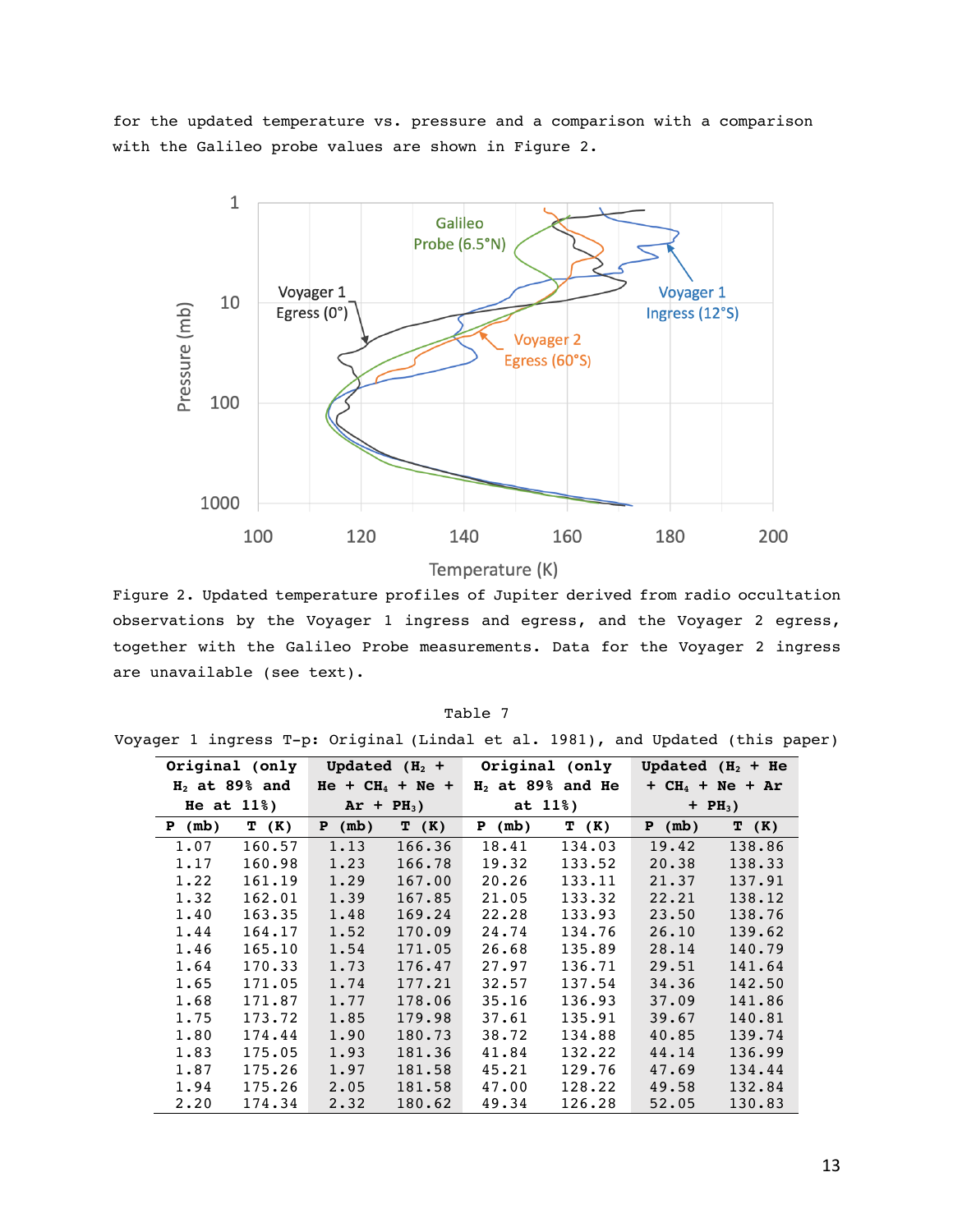| 2.28<br>174.45<br>2.41<br>180.74<br>51.79<br>124.74<br>54.63<br>2.50<br>2.37<br>173.94<br>180.21<br>54.41<br>121.36<br>57.40<br>125.73<br>2.42<br>173.12<br>2.55<br>179.36<br>59.93<br>118.49<br>63.22<br>122.76<br>2.51<br>170.56<br>2.65<br>62.90<br>116.95<br>121.16<br>176.71<br>66.35<br>2.68<br>2.54<br>169.63<br>175.74<br>73.39<br>77.42<br>113.47<br>117.56<br>2.59<br>167.68<br>2.73<br>173.72<br>80.02<br>112.15<br>84.41<br>116.19<br>2.77<br>2.92<br>168.30<br>174.37<br>93.28<br>110.41<br>98.40<br>114.39<br>2.90<br>3.06<br>124.22<br>109.70<br>131.04<br>168.82<br>174.90<br>113.65<br>3.07<br>3.24<br>162.12<br>111.15<br>170.15<br>176.28<br>171.02<br>115.16<br>$206.80$<br>$249.98$<br>$304.87$<br>$3.37$<br>$3.53$<br>3.19<br>170.87<br>177.03<br>196.04<br>112.60<br>116.66<br>3.35<br>3.53<br>171.39<br>177.57<br>236.97<br>114.86<br>119.00<br>3.65<br>3.85<br>167.49<br>173.53<br>289.01<br>118.36<br>122.63<br>3.92<br>3.72<br>166.26<br>172.25<br>332.93<br>121.64<br>126.02<br>351.20<br>389.44<br>3.87<br>4.08<br>165.04<br>170.99<br>369.18<br>124.83<br>129.33<br>3.99<br>164.52<br>4.21<br>445.47<br>469.92<br>135.50<br>170.45<br>130.79<br>÷<br>4.26<br>4.49<br>449.51<br>131.04<br>164.12<br>170.03<br>474.18<br>135.76<br>$4.54$<br>$4.58$<br>$4.99$<br>497.35<br>4.30<br>164.32<br>170.24<br>471.47<br>132.49<br>137.27<br>4.34<br>164.63<br>170.56<br>485.15<br>133.43<br>$511.78$<br>$521.61$<br>138.24<br>4.73<br>494.47<br>164.74<br>170.68<br>134.16<br>138.99<br>4.78<br>5.04<br>168.98<br>503.96<br>134.99<br>163.10<br>531.62<br>139.85<br>4.87<br>162.17<br>5.14<br>513.64<br>135.71<br>541.84<br>140.61<br>168.01<br>557.54<br>568.29<br>4.92<br>5.19<br>167.17<br>528.53<br>136.75<br>141.68<br>161.35<br>5.02<br>5.30<br>166.43<br>538.72<br>137.27<br>142.22<br>160.64<br>584.76<br>5.12<br>5.40<br>554.33<br>138.31<br>143.30<br>158.69<br>164.41<br>5.52<br>5.23<br>155.92<br>161.54<br>570.40<br>139.35<br>601.71<br>144.37<br>5.43<br>5.73<br>141.12<br>154.69<br>160.27<br>592.47<br>624.99<br>146.20<br>5.79<br>5.49<br>157.19<br>609.60<br>142.37<br>643.06<br>661.59<br>147.50<br>151.72<br>5.82<br>6.14<br>155.27<br>627.16<br>143.92<br>149.11<br>149.87<br>5.99<br>$6.32$<br>$6.57$<br>148.85<br>154.21<br>645.34<br>144.96<br>680.76<br>150.19<br>6.23<br>147.31<br>152.62<br>676.78<br>146.83<br>713.93<br>152.13<br>6.54<br>6.90<br>146.19<br>151.46<br>702.93<br>148.81<br>741.51<br>154.17<br>6.67<br>7.04<br>145.47<br>723.25<br>150.05<br>762.95<br>155.46<br>$150.71$<br>$149.76$<br>7.20<br>7.60<br>144.55<br>743.99<br>152.03<br>784.82<br>157.51<br>8.31<br>8.77<br>143.63<br>148.81<br>758.28<br>152.76<br>799.91<br>158.26<br>9.10<br>8.63<br>143.02<br>772.80<br>153.69<br>148.17<br>815.22<br>159.23<br>$9.56$<br>$10.32$<br>830.89<br>846.80<br>9.06<br>154.42<br>142.30<br>147.43<br>787.65<br>159.98<br>9.78<br>10.32<br>802.74<br>155.35<br>140.97<br>146.05<br>160.95<br>10.07<br>139.85<br>10.62<br>144.89<br>833.75<br>157.33<br>879.51<br>163.00<br>10.47<br>138.93<br>11.04<br>143.94<br>849.69<br>158.37<br>896.32<br>164.07<br>оуб.32<br>904.73<br>10.88<br>11.48<br>142.77<br>857.65<br>159.30<br>137.80<br>165.04<br>11.53<br>136.47<br>12.16<br>141.39<br>890.81<br>161.17<br>939.71<br>166.98<br>12.57<br>134.83<br>13.26<br>139.69<br>916.42<br>162.94<br>966.72<br>168.81<br>13.31<br>134.12<br>14.04<br>138.95<br>948.03<br>164.36<br>1000.07<br>170.28<br>14.10<br>134.12<br>14.87<br>138.95<br>966.12<br>165.30<br>171.26<br>1019.15<br>14.93<br>134.53<br>15.75<br>139.38<br>994.03<br>166.34<br>1048.59<br>172.33<br>166.65<br>172.66<br>15.80<br>134.84<br>16.67<br>139.70<br>1000.03<br>1054.92<br>17.55<br>134.44<br>18.51<br>139.29 |  |  |  |  |        |
|--------------------------------------------------------------------------------------------------------------------------------------------------------------------------------------------------------------------------------------------------------------------------------------------------------------------------------------------------------------------------------------------------------------------------------------------------------------------------------------------------------------------------------------------------------------------------------------------------------------------------------------------------------------------------------------------------------------------------------------------------------------------------------------------------------------------------------------------------------------------------------------------------------------------------------------------------------------------------------------------------------------------------------------------------------------------------------------------------------------------------------------------------------------------------------------------------------------------------------------------------------------------------------------------------------------------------------------------------------------------------------------------------------------------------------------------------------------------------------------------------------------------------------------------------------------------------------------------------------------------------------------------------------------------------------------------------------------------------------------------------------------------------------------------------------------------------------------------------------------------------------------------------------------------------------------------------------------------------------------------------------------------------------------------------------------------------------------------------------------------------------------------------------------------------------------------------------------------------------------------------------------------------------------------------------------------------------------------------------------------------------------------------------------------------------------------------------------------------------------------------------------------------------------------------------------------------------------------------------------------------------------------------------------------------------------------------------------------------------------------------------------------------------------------------------------------------------------------------------------------------------------------------------------------------------------------------------------------------------------------------------------------------------------------------------------------------------------------------------------------------------------------------------------------------------------------------------------------------------------------------------------------------------------------------------------------------------------------------------------------------------------------------------------------------------------------------------------------------------------------------------------------------------------------------------------------------------------------------------------------------------------------------------------------------------------------------------------------------------------------|--|--|--|--|--------|
|                                                                                                                                                                                                                                                                                                                                                                                                                                                                                                                                                                                                                                                                                                                                                                                                                                                                                                                                                                                                                                                                                                                                                                                                                                                                                                                                                                                                                                                                                                                                                                                                                                                                                                                                                                                                                                                                                                                                                                                                                                                                                                                                                                                                                                                                                                                                                                                                                                                                                                                                                                                                                                                                                                                                                                                                                                                                                                                                                                                                                                                                                                                                                                                                                                                                                                                                                                                                                                                                                                                                                                                                                                                                                                                                            |  |  |  |  | 129.24 |
|                                                                                                                                                                                                                                                                                                                                                                                                                                                                                                                                                                                                                                                                                                                                                                                                                                                                                                                                                                                                                                                                                                                                                                                                                                                                                                                                                                                                                                                                                                                                                                                                                                                                                                                                                                                                                                                                                                                                                                                                                                                                                                                                                                                                                                                                                                                                                                                                                                                                                                                                                                                                                                                                                                                                                                                                                                                                                                                                                                                                                                                                                                                                                                                                                                                                                                                                                                                                                                                                                                                                                                                                                                                                                                                                            |  |  |  |  |        |
|                                                                                                                                                                                                                                                                                                                                                                                                                                                                                                                                                                                                                                                                                                                                                                                                                                                                                                                                                                                                                                                                                                                                                                                                                                                                                                                                                                                                                                                                                                                                                                                                                                                                                                                                                                                                                                                                                                                                                                                                                                                                                                                                                                                                                                                                                                                                                                                                                                                                                                                                                                                                                                                                                                                                                                                                                                                                                                                                                                                                                                                                                                                                                                                                                                                                                                                                                                                                                                                                                                                                                                                                                                                                                                                                            |  |  |  |  |        |
|                                                                                                                                                                                                                                                                                                                                                                                                                                                                                                                                                                                                                                                                                                                                                                                                                                                                                                                                                                                                                                                                                                                                                                                                                                                                                                                                                                                                                                                                                                                                                                                                                                                                                                                                                                                                                                                                                                                                                                                                                                                                                                                                                                                                                                                                                                                                                                                                                                                                                                                                                                                                                                                                                                                                                                                                                                                                                                                                                                                                                                                                                                                                                                                                                                                                                                                                                                                                                                                                                                                                                                                                                                                                                                                                            |  |  |  |  |        |
|                                                                                                                                                                                                                                                                                                                                                                                                                                                                                                                                                                                                                                                                                                                                                                                                                                                                                                                                                                                                                                                                                                                                                                                                                                                                                                                                                                                                                                                                                                                                                                                                                                                                                                                                                                                                                                                                                                                                                                                                                                                                                                                                                                                                                                                                                                                                                                                                                                                                                                                                                                                                                                                                                                                                                                                                                                                                                                                                                                                                                                                                                                                                                                                                                                                                                                                                                                                                                                                                                                                                                                                                                                                                                                                                            |  |  |  |  |        |
|                                                                                                                                                                                                                                                                                                                                                                                                                                                                                                                                                                                                                                                                                                                                                                                                                                                                                                                                                                                                                                                                                                                                                                                                                                                                                                                                                                                                                                                                                                                                                                                                                                                                                                                                                                                                                                                                                                                                                                                                                                                                                                                                                                                                                                                                                                                                                                                                                                                                                                                                                                                                                                                                                                                                                                                                                                                                                                                                                                                                                                                                                                                                                                                                                                                                                                                                                                                                                                                                                                                                                                                                                                                                                                                                            |  |  |  |  |        |
|                                                                                                                                                                                                                                                                                                                                                                                                                                                                                                                                                                                                                                                                                                                                                                                                                                                                                                                                                                                                                                                                                                                                                                                                                                                                                                                                                                                                                                                                                                                                                                                                                                                                                                                                                                                                                                                                                                                                                                                                                                                                                                                                                                                                                                                                                                                                                                                                                                                                                                                                                                                                                                                                                                                                                                                                                                                                                                                                                                                                                                                                                                                                                                                                                                                                                                                                                                                                                                                                                                                                                                                                                                                                                                                                            |  |  |  |  |        |
|                                                                                                                                                                                                                                                                                                                                                                                                                                                                                                                                                                                                                                                                                                                                                                                                                                                                                                                                                                                                                                                                                                                                                                                                                                                                                                                                                                                                                                                                                                                                                                                                                                                                                                                                                                                                                                                                                                                                                                                                                                                                                                                                                                                                                                                                                                                                                                                                                                                                                                                                                                                                                                                                                                                                                                                                                                                                                                                                                                                                                                                                                                                                                                                                                                                                                                                                                                                                                                                                                                                                                                                                                                                                                                                                            |  |  |  |  |        |
|                                                                                                                                                                                                                                                                                                                                                                                                                                                                                                                                                                                                                                                                                                                                                                                                                                                                                                                                                                                                                                                                                                                                                                                                                                                                                                                                                                                                                                                                                                                                                                                                                                                                                                                                                                                                                                                                                                                                                                                                                                                                                                                                                                                                                                                                                                                                                                                                                                                                                                                                                                                                                                                                                                                                                                                                                                                                                                                                                                                                                                                                                                                                                                                                                                                                                                                                                                                                                                                                                                                                                                                                                                                                                                                                            |  |  |  |  |        |
|                                                                                                                                                                                                                                                                                                                                                                                                                                                                                                                                                                                                                                                                                                                                                                                                                                                                                                                                                                                                                                                                                                                                                                                                                                                                                                                                                                                                                                                                                                                                                                                                                                                                                                                                                                                                                                                                                                                                                                                                                                                                                                                                                                                                                                                                                                                                                                                                                                                                                                                                                                                                                                                                                                                                                                                                                                                                                                                                                                                                                                                                                                                                                                                                                                                                                                                                                                                                                                                                                                                                                                                                                                                                                                                                            |  |  |  |  |        |
|                                                                                                                                                                                                                                                                                                                                                                                                                                                                                                                                                                                                                                                                                                                                                                                                                                                                                                                                                                                                                                                                                                                                                                                                                                                                                                                                                                                                                                                                                                                                                                                                                                                                                                                                                                                                                                                                                                                                                                                                                                                                                                                                                                                                                                                                                                                                                                                                                                                                                                                                                                                                                                                                                                                                                                                                                                                                                                                                                                                                                                                                                                                                                                                                                                                                                                                                                                                                                                                                                                                                                                                                                                                                                                                                            |  |  |  |  |        |
|                                                                                                                                                                                                                                                                                                                                                                                                                                                                                                                                                                                                                                                                                                                                                                                                                                                                                                                                                                                                                                                                                                                                                                                                                                                                                                                                                                                                                                                                                                                                                                                                                                                                                                                                                                                                                                                                                                                                                                                                                                                                                                                                                                                                                                                                                                                                                                                                                                                                                                                                                                                                                                                                                                                                                                                                                                                                                                                                                                                                                                                                                                                                                                                                                                                                                                                                                                                                                                                                                                                                                                                                                                                                                                                                            |  |  |  |  |        |
|                                                                                                                                                                                                                                                                                                                                                                                                                                                                                                                                                                                                                                                                                                                                                                                                                                                                                                                                                                                                                                                                                                                                                                                                                                                                                                                                                                                                                                                                                                                                                                                                                                                                                                                                                                                                                                                                                                                                                                                                                                                                                                                                                                                                                                                                                                                                                                                                                                                                                                                                                                                                                                                                                                                                                                                                                                                                                                                                                                                                                                                                                                                                                                                                                                                                                                                                                                                                                                                                                                                                                                                                                                                                                                                                            |  |  |  |  |        |
|                                                                                                                                                                                                                                                                                                                                                                                                                                                                                                                                                                                                                                                                                                                                                                                                                                                                                                                                                                                                                                                                                                                                                                                                                                                                                                                                                                                                                                                                                                                                                                                                                                                                                                                                                                                                                                                                                                                                                                                                                                                                                                                                                                                                                                                                                                                                                                                                                                                                                                                                                                                                                                                                                                                                                                                                                                                                                                                                                                                                                                                                                                                                                                                                                                                                                                                                                                                                                                                                                                                                                                                                                                                                                                                                            |  |  |  |  |        |
|                                                                                                                                                                                                                                                                                                                                                                                                                                                                                                                                                                                                                                                                                                                                                                                                                                                                                                                                                                                                                                                                                                                                                                                                                                                                                                                                                                                                                                                                                                                                                                                                                                                                                                                                                                                                                                                                                                                                                                                                                                                                                                                                                                                                                                                                                                                                                                                                                                                                                                                                                                                                                                                                                                                                                                                                                                                                                                                                                                                                                                                                                                                                                                                                                                                                                                                                                                                                                                                                                                                                                                                                                                                                                                                                            |  |  |  |  |        |
|                                                                                                                                                                                                                                                                                                                                                                                                                                                                                                                                                                                                                                                                                                                                                                                                                                                                                                                                                                                                                                                                                                                                                                                                                                                                                                                                                                                                                                                                                                                                                                                                                                                                                                                                                                                                                                                                                                                                                                                                                                                                                                                                                                                                                                                                                                                                                                                                                                                                                                                                                                                                                                                                                                                                                                                                                                                                                                                                                                                                                                                                                                                                                                                                                                                                                                                                                                                                                                                                                                                                                                                                                                                                                                                                            |  |  |  |  |        |
|                                                                                                                                                                                                                                                                                                                                                                                                                                                                                                                                                                                                                                                                                                                                                                                                                                                                                                                                                                                                                                                                                                                                                                                                                                                                                                                                                                                                                                                                                                                                                                                                                                                                                                                                                                                                                                                                                                                                                                                                                                                                                                                                                                                                                                                                                                                                                                                                                                                                                                                                                                                                                                                                                                                                                                                                                                                                                                                                                                                                                                                                                                                                                                                                                                                                                                                                                                                                                                                                                                                                                                                                                                                                                                                                            |  |  |  |  |        |
|                                                                                                                                                                                                                                                                                                                                                                                                                                                                                                                                                                                                                                                                                                                                                                                                                                                                                                                                                                                                                                                                                                                                                                                                                                                                                                                                                                                                                                                                                                                                                                                                                                                                                                                                                                                                                                                                                                                                                                                                                                                                                                                                                                                                                                                                                                                                                                                                                                                                                                                                                                                                                                                                                                                                                                                                                                                                                                                                                                                                                                                                                                                                                                                                                                                                                                                                                                                                                                                                                                                                                                                                                                                                                                                                            |  |  |  |  |        |
|                                                                                                                                                                                                                                                                                                                                                                                                                                                                                                                                                                                                                                                                                                                                                                                                                                                                                                                                                                                                                                                                                                                                                                                                                                                                                                                                                                                                                                                                                                                                                                                                                                                                                                                                                                                                                                                                                                                                                                                                                                                                                                                                                                                                                                                                                                                                                                                                                                                                                                                                                                                                                                                                                                                                                                                                                                                                                                                                                                                                                                                                                                                                                                                                                                                                                                                                                                                                                                                                                                                                                                                                                                                                                                                                            |  |  |  |  |        |
|                                                                                                                                                                                                                                                                                                                                                                                                                                                                                                                                                                                                                                                                                                                                                                                                                                                                                                                                                                                                                                                                                                                                                                                                                                                                                                                                                                                                                                                                                                                                                                                                                                                                                                                                                                                                                                                                                                                                                                                                                                                                                                                                                                                                                                                                                                                                                                                                                                                                                                                                                                                                                                                                                                                                                                                                                                                                                                                                                                                                                                                                                                                                                                                                                                                                                                                                                                                                                                                                                                                                                                                                                                                                                                                                            |  |  |  |  |        |
|                                                                                                                                                                                                                                                                                                                                                                                                                                                                                                                                                                                                                                                                                                                                                                                                                                                                                                                                                                                                                                                                                                                                                                                                                                                                                                                                                                                                                                                                                                                                                                                                                                                                                                                                                                                                                                                                                                                                                                                                                                                                                                                                                                                                                                                                                                                                                                                                                                                                                                                                                                                                                                                                                                                                                                                                                                                                                                                                                                                                                                                                                                                                                                                                                                                                                                                                                                                                                                                                                                                                                                                                                                                                                                                                            |  |  |  |  |        |
|                                                                                                                                                                                                                                                                                                                                                                                                                                                                                                                                                                                                                                                                                                                                                                                                                                                                                                                                                                                                                                                                                                                                                                                                                                                                                                                                                                                                                                                                                                                                                                                                                                                                                                                                                                                                                                                                                                                                                                                                                                                                                                                                                                                                                                                                                                                                                                                                                                                                                                                                                                                                                                                                                                                                                                                                                                                                                                                                                                                                                                                                                                                                                                                                                                                                                                                                                                                                                                                                                                                                                                                                                                                                                                                                            |  |  |  |  |        |
|                                                                                                                                                                                                                                                                                                                                                                                                                                                                                                                                                                                                                                                                                                                                                                                                                                                                                                                                                                                                                                                                                                                                                                                                                                                                                                                                                                                                                                                                                                                                                                                                                                                                                                                                                                                                                                                                                                                                                                                                                                                                                                                                                                                                                                                                                                                                                                                                                                                                                                                                                                                                                                                                                                                                                                                                                                                                                                                                                                                                                                                                                                                                                                                                                                                                                                                                                                                                                                                                                                                                                                                                                                                                                                                                            |  |  |  |  |        |
|                                                                                                                                                                                                                                                                                                                                                                                                                                                                                                                                                                                                                                                                                                                                                                                                                                                                                                                                                                                                                                                                                                                                                                                                                                                                                                                                                                                                                                                                                                                                                                                                                                                                                                                                                                                                                                                                                                                                                                                                                                                                                                                                                                                                                                                                                                                                                                                                                                                                                                                                                                                                                                                                                                                                                                                                                                                                                                                                                                                                                                                                                                                                                                                                                                                                                                                                                                                                                                                                                                                                                                                                                                                                                                                                            |  |  |  |  |        |
|                                                                                                                                                                                                                                                                                                                                                                                                                                                                                                                                                                                                                                                                                                                                                                                                                                                                                                                                                                                                                                                                                                                                                                                                                                                                                                                                                                                                                                                                                                                                                                                                                                                                                                                                                                                                                                                                                                                                                                                                                                                                                                                                                                                                                                                                                                                                                                                                                                                                                                                                                                                                                                                                                                                                                                                                                                                                                                                                                                                                                                                                                                                                                                                                                                                                                                                                                                                                                                                                                                                                                                                                                                                                                                                                            |  |  |  |  |        |
|                                                                                                                                                                                                                                                                                                                                                                                                                                                                                                                                                                                                                                                                                                                                                                                                                                                                                                                                                                                                                                                                                                                                                                                                                                                                                                                                                                                                                                                                                                                                                                                                                                                                                                                                                                                                                                                                                                                                                                                                                                                                                                                                                                                                                                                                                                                                                                                                                                                                                                                                                                                                                                                                                                                                                                                                                                                                                                                                                                                                                                                                                                                                                                                                                                                                                                                                                                                                                                                                                                                                                                                                                                                                                                                                            |  |  |  |  |        |
|                                                                                                                                                                                                                                                                                                                                                                                                                                                                                                                                                                                                                                                                                                                                                                                                                                                                                                                                                                                                                                                                                                                                                                                                                                                                                                                                                                                                                                                                                                                                                                                                                                                                                                                                                                                                                                                                                                                                                                                                                                                                                                                                                                                                                                                                                                                                                                                                                                                                                                                                                                                                                                                                                                                                                                                                                                                                                                                                                                                                                                                                                                                                                                                                                                                                                                                                                                                                                                                                                                                                                                                                                                                                                                                                            |  |  |  |  |        |
|                                                                                                                                                                                                                                                                                                                                                                                                                                                                                                                                                                                                                                                                                                                                                                                                                                                                                                                                                                                                                                                                                                                                                                                                                                                                                                                                                                                                                                                                                                                                                                                                                                                                                                                                                                                                                                                                                                                                                                                                                                                                                                                                                                                                                                                                                                                                                                                                                                                                                                                                                                                                                                                                                                                                                                                                                                                                                                                                                                                                                                                                                                                                                                                                                                                                                                                                                                                                                                                                                                                                                                                                                                                                                                                                            |  |  |  |  |        |
|                                                                                                                                                                                                                                                                                                                                                                                                                                                                                                                                                                                                                                                                                                                                                                                                                                                                                                                                                                                                                                                                                                                                                                                                                                                                                                                                                                                                                                                                                                                                                                                                                                                                                                                                                                                                                                                                                                                                                                                                                                                                                                                                                                                                                                                                                                                                                                                                                                                                                                                                                                                                                                                                                                                                                                                                                                                                                                                                                                                                                                                                                                                                                                                                                                                                                                                                                                                                                                                                                                                                                                                                                                                                                                                                            |  |  |  |  |        |
|                                                                                                                                                                                                                                                                                                                                                                                                                                                                                                                                                                                                                                                                                                                                                                                                                                                                                                                                                                                                                                                                                                                                                                                                                                                                                                                                                                                                                                                                                                                                                                                                                                                                                                                                                                                                                                                                                                                                                                                                                                                                                                                                                                                                                                                                                                                                                                                                                                                                                                                                                                                                                                                                                                                                                                                                                                                                                                                                                                                                                                                                                                                                                                                                                                                                                                                                                                                                                                                                                                                                                                                                                                                                                                                                            |  |  |  |  |        |
|                                                                                                                                                                                                                                                                                                                                                                                                                                                                                                                                                                                                                                                                                                                                                                                                                                                                                                                                                                                                                                                                                                                                                                                                                                                                                                                                                                                                                                                                                                                                                                                                                                                                                                                                                                                                                                                                                                                                                                                                                                                                                                                                                                                                                                                                                                                                                                                                                                                                                                                                                                                                                                                                                                                                                                                                                                                                                                                                                                                                                                                                                                                                                                                                                                                                                                                                                                                                                                                                                                                                                                                                                                                                                                                                            |  |  |  |  |        |
|                                                                                                                                                                                                                                                                                                                                                                                                                                                                                                                                                                                                                                                                                                                                                                                                                                                                                                                                                                                                                                                                                                                                                                                                                                                                                                                                                                                                                                                                                                                                                                                                                                                                                                                                                                                                                                                                                                                                                                                                                                                                                                                                                                                                                                                                                                                                                                                                                                                                                                                                                                                                                                                                                                                                                                                                                                                                                                                                                                                                                                                                                                                                                                                                                                                                                                                                                                                                                                                                                                                                                                                                                                                                                                                                            |  |  |  |  |        |
|                                                                                                                                                                                                                                                                                                                                                                                                                                                                                                                                                                                                                                                                                                                                                                                                                                                                                                                                                                                                                                                                                                                                                                                                                                                                                                                                                                                                                                                                                                                                                                                                                                                                                                                                                                                                                                                                                                                                                                                                                                                                                                                                                                                                                                                                                                                                                                                                                                                                                                                                                                                                                                                                                                                                                                                                                                                                                                                                                                                                                                                                                                                                                                                                                                                                                                                                                                                                                                                                                                                                                                                                                                                                                                                                            |  |  |  |  |        |
|                                                                                                                                                                                                                                                                                                                                                                                                                                                                                                                                                                                                                                                                                                                                                                                                                                                                                                                                                                                                                                                                                                                                                                                                                                                                                                                                                                                                                                                                                                                                                                                                                                                                                                                                                                                                                                                                                                                                                                                                                                                                                                                                                                                                                                                                                                                                                                                                                                                                                                                                                                                                                                                                                                                                                                                                                                                                                                                                                                                                                                                                                                                                                                                                                                                                                                                                                                                                                                                                                                                                                                                                                                                                                                                                            |  |  |  |  |        |
|                                                                                                                                                                                                                                                                                                                                                                                                                                                                                                                                                                                                                                                                                                                                                                                                                                                                                                                                                                                                                                                                                                                                                                                                                                                                                                                                                                                                                                                                                                                                                                                                                                                                                                                                                                                                                                                                                                                                                                                                                                                                                                                                                                                                                                                                                                                                                                                                                                                                                                                                                                                                                                                                                                                                                                                                                                                                                                                                                                                                                                                                                                                                                                                                                                                                                                                                                                                                                                                                                                                                                                                                                                                                                                                                            |  |  |  |  |        |
|                                                                                                                                                                                                                                                                                                                                                                                                                                                                                                                                                                                                                                                                                                                                                                                                                                                                                                                                                                                                                                                                                                                                                                                                                                                                                                                                                                                                                                                                                                                                                                                                                                                                                                                                                                                                                                                                                                                                                                                                                                                                                                                                                                                                                                                                                                                                                                                                                                                                                                                                                                                                                                                                                                                                                                                                                                                                                                                                                                                                                                                                                                                                                                                                                                                                                                                                                                                                                                                                                                                                                                                                                                                                                                                                            |  |  |  |  |        |
|                                                                                                                                                                                                                                                                                                                                                                                                                                                                                                                                                                                                                                                                                                                                                                                                                                                                                                                                                                                                                                                                                                                                                                                                                                                                                                                                                                                                                                                                                                                                                                                                                                                                                                                                                                                                                                                                                                                                                                                                                                                                                                                                                                                                                                                                                                                                                                                                                                                                                                                                                                                                                                                                                                                                                                                                                                                                                                                                                                                                                                                                                                                                                                                                                                                                                                                                                                                                                                                                                                                                                                                                                                                                                                                                            |  |  |  |  |        |
|                                                                                                                                                                                                                                                                                                                                                                                                                                                                                                                                                                                                                                                                                                                                                                                                                                                                                                                                                                                                                                                                                                                                                                                                                                                                                                                                                                                                                                                                                                                                                                                                                                                                                                                                                                                                                                                                                                                                                                                                                                                                                                                                                                                                                                                                                                                                                                                                                                                                                                                                                                                                                                                                                                                                                                                                                                                                                                                                                                                                                                                                                                                                                                                                                                                                                                                                                                                                                                                                                                                                                                                                                                                                                                                                            |  |  |  |  |        |
|                                                                                                                                                                                                                                                                                                                                                                                                                                                                                                                                                                                                                                                                                                                                                                                                                                                                                                                                                                                                                                                                                                                                                                                                                                                                                                                                                                                                                                                                                                                                                                                                                                                                                                                                                                                                                                                                                                                                                                                                                                                                                                                                                                                                                                                                                                                                                                                                                                                                                                                                                                                                                                                                                                                                                                                                                                                                                                                                                                                                                                                                                                                                                                                                                                                                                                                                                                                                                                                                                                                                                                                                                                                                                                                                            |  |  |  |  |        |
|                                                                                                                                                                                                                                                                                                                                                                                                                                                                                                                                                                                                                                                                                                                                                                                                                                                                                                                                                                                                                                                                                                                                                                                                                                                                                                                                                                                                                                                                                                                                                                                                                                                                                                                                                                                                                                                                                                                                                                                                                                                                                                                                                                                                                                                                                                                                                                                                                                                                                                                                                                                                                                                                                                                                                                                                                                                                                                                                                                                                                                                                                                                                                                                                                                                                                                                                                                                                                                                                                                                                                                                                                                                                                                                                            |  |  |  |  |        |
|                                                                                                                                                                                                                                                                                                                                                                                                                                                                                                                                                                                                                                                                                                                                                                                                                                                                                                                                                                                                                                                                                                                                                                                                                                                                                                                                                                                                                                                                                                                                                                                                                                                                                                                                                                                                                                                                                                                                                                                                                                                                                                                                                                                                                                                                                                                                                                                                                                                                                                                                                                                                                                                                                                                                                                                                                                                                                                                                                                                                                                                                                                                                                                                                                                                                                                                                                                                                                                                                                                                                                                                                                                                                                                                                            |  |  |  |  |        |
|                                                                                                                                                                                                                                                                                                                                                                                                                                                                                                                                                                                                                                                                                                                                                                                                                                                                                                                                                                                                                                                                                                                                                                                                                                                                                                                                                                                                                                                                                                                                                                                                                                                                                                                                                                                                                                                                                                                                                                                                                                                                                                                                                                                                                                                                                                                                                                                                                                                                                                                                                                                                                                                                                                                                                                                                                                                                                                                                                                                                                                                                                                                                                                                                                                                                                                                                                                                                                                                                                                                                                                                                                                                                                                                                            |  |  |  |  |        |
|                                                                                                                                                                                                                                                                                                                                                                                                                                                                                                                                                                                                                                                                                                                                                                                                                                                                                                                                                                                                                                                                                                                                                                                                                                                                                                                                                                                                                                                                                                                                                                                                                                                                                                                                                                                                                                                                                                                                                                                                                                                                                                                                                                                                                                                                                                                                                                                                                                                                                                                                                                                                                                                                                                                                                                                                                                                                                                                                                                                                                                                                                                                                                                                                                                                                                                                                                                                                                                                                                                                                                                                                                                                                                                                                            |  |  |  |  |        |
|                                                                                                                                                                                                                                                                                                                                                                                                                                                                                                                                                                                                                                                                                                                                                                                                                                                                                                                                                                                                                                                                                                                                                                                                                                                                                                                                                                                                                                                                                                                                                                                                                                                                                                                                                                                                                                                                                                                                                                                                                                                                                                                                                                                                                                                                                                                                                                                                                                                                                                                                                                                                                                                                                                                                                                                                                                                                                                                                                                                                                                                                                                                                                                                                                                                                                                                                                                                                                                                                                                                                                                                                                                                                                                                                            |  |  |  |  |        |
|                                                                                                                                                                                                                                                                                                                                                                                                                                                                                                                                                                                                                                                                                                                                                                                                                                                                                                                                                                                                                                                                                                                                                                                                                                                                                                                                                                                                                                                                                                                                                                                                                                                                                                                                                                                                                                                                                                                                                                                                                                                                                                                                                                                                                                                                                                                                                                                                                                                                                                                                                                                                                                                                                                                                                                                                                                                                                                                                                                                                                                                                                                                                                                                                                                                                                                                                                                                                                                                                                                                                                                                                                                                                                                                                            |  |  |  |  |        |
|                                                                                                                                                                                                                                                                                                                                                                                                                                                                                                                                                                                                                                                                                                                                                                                                                                                                                                                                                                                                                                                                                                                                                                                                                                                                                                                                                                                                                                                                                                                                                                                                                                                                                                                                                                                                                                                                                                                                                                                                                                                                                                                                                                                                                                                                                                                                                                                                                                                                                                                                                                                                                                                                                                                                                                                                                                                                                                                                                                                                                                                                                                                                                                                                                                                                                                                                                                                                                                                                                                                                                                                                                                                                                                                                            |  |  |  |  |        |
|                                                                                                                                                                                                                                                                                                                                                                                                                                                                                                                                                                                                                                                                                                                                                                                                                                                                                                                                                                                                                                                                                                                                                                                                                                                                                                                                                                                                                                                                                                                                                                                                                                                                                                                                                                                                                                                                                                                                                                                                                                                                                                                                                                                                                                                                                                                                                                                                                                                                                                                                                                                                                                                                                                                                                                                                                                                                                                                                                                                                                                                                                                                                                                                                                                                                                                                                                                                                                                                                                                                                                                                                                                                                                                                                            |  |  |  |  |        |

Table 8

|  |  |  | Voyager 1 egress T-p: Original (Lindal et al. 1981), and Updated (this paper) |  |  |  |  |  |  |  |  |
|--|--|--|-------------------------------------------------------------------------------|--|--|--|--|--|--|--|--|
|--|--|--|-------------------------------------------------------------------------------|--|--|--|--|--|--|--|--|

| Original (only  |                | Updated $(H_2 +$   |        | Original (only     |        | Updated $(H_2 + He)$  |        |
|-----------------|----------------|--------------------|--------|--------------------|--------|-----------------------|--------|
| $H2$ at 89% and |                | $He + CH_4 + Ne +$ |        | $H2$ at 89% and He |        | $+ CH_4 + Ne + Ar$    |        |
|                 | He at $11\%$ ) | $Ar + PH3$ )       |        | at 11%)            |        | $+$ PH <sub>3</sub> ) |        |
|                 |                |                    |        |                    |        |                       |        |
| P(mb)           | T (K)          | P(mb)              | T (K)  | $P$ (mb)           | T (K)  | P(mb)                 | T (K)  |
| 1.12            | 168.88         | 1.18               | 174.97 | 16.34              | 124.18 | 17.24                 | 128.66 |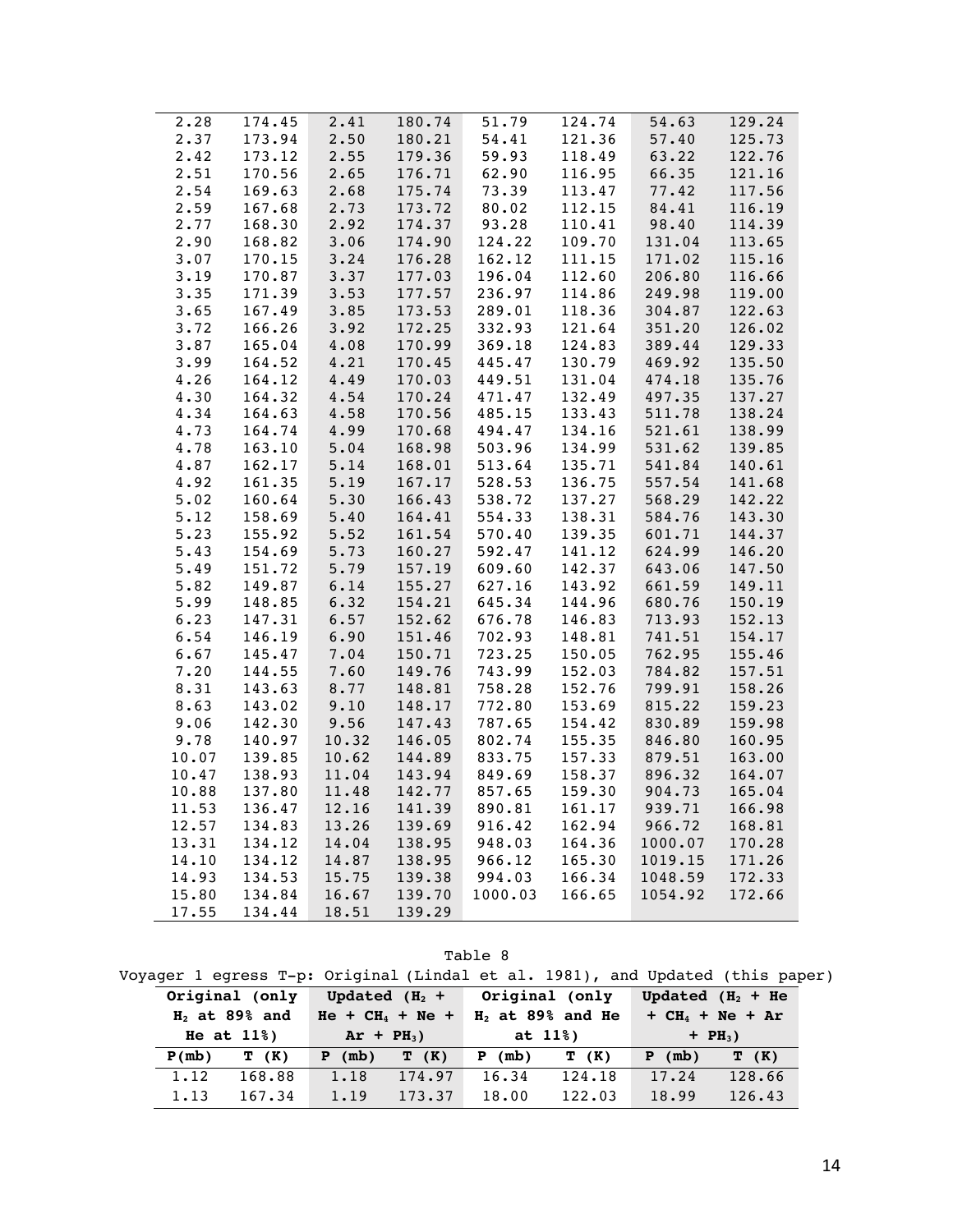| 1.22<br>165.80<br>171.78<br>1.16<br>19.63    | 120.08 | 20.71   | 124.41 |
|----------------------------------------------|--------|---------|--------|
| 1.19<br>164.68<br>1.26<br>170.62<br>20.79    | 118.96 | 21.93   | 123.25 |
| 1.20<br>1.27<br>23.33<br>163.75<br>169.65    | 117.32 | 24.61   | 121.55 |
| 162.01<br>1.23<br>1.30<br>167.85<br>24.71    | 116.91 | 26.07   | 121.12 |
| 1.25<br>160.78<br>166.57<br>26.17<br>1.32    | 116.40 | 27.61   | 120.60 |
| 1.30<br>27.46<br>158.12<br>1.37<br>163.82    | 115.58 | 28.97   | 119.75 |
| 162.97<br>1.31<br>157.30<br>1.38<br>28.81    | 114.66 | 30.39   | 118.79 |
| 1.32<br>156.17<br>1.39<br>161.80<br>29.66    | 113.74 | 31.29   | 117.84 |
| 1.34<br>154.94<br>1.41<br>160.52<br>30.25    | 112.92 | 31.91   | 116.99 |
| 1.35<br>154.12<br>1.42<br>159.67<br>30.84    | 112.10 | 32.53   | 116.14 |
| 1.38<br>153.30<br>1.46<br>158.82<br>33.30    | 111.49 | 35.13   | 115.51 |
| 1.50<br>1.42<br>152.68<br>158.18<br>35.93    | 111.90 | 37.90   | 115.93 |
| 1.46<br>152.17<br>1.54<br>157.65<br>37.67    | 112.32 | 39.74   | 116.37 |
| 1.53<br>151.66<br>1.61<br>157.13<br>39.50    | 113.14 | 41.67   | 117.22 |
| 1.61<br>1.70<br>151.66<br>157.13<br>41.02    | 113.96 | 43.27   | 118.07 |
| 1.68<br>152.08<br>1.77<br>157.56<br>44.26    | 114.27 | 46.69   | 118.39 |
| 1.75<br>152.59<br>1.85<br>158.09<br>47.31    | 114.38 | 49.91   | 118.50 |
| 1.80<br>153.10<br>1.90<br>158.62<br>52.03    | 115.00 | 54.89   | 119.14 |
| 1.98<br>154.85<br>2.09<br>160.43<br>54.56    | 115.31 | 57.55   | 119.47 |
| 155.47<br>2.18<br>2.07<br>161.07<br>60.59    | 115.52 | 63.92   | 119.68 |
| 2.22<br>155.78<br>2.34<br>161.39<br>66.03    | 115.21 | 69.65   | 119.36 |
| 2.35<br>155.78<br>2.48<br>161.39<br>73.36    | 114.50 | 77.39   | 118.63 |
| 155.58<br>2.65<br>161.19<br>2.51<br>80.73    | 113.68 | 85.16   | 117.78 |
| 2.66<br>155.79<br>2.81<br>161.40<br>89.69    | 112.87 | 94.61   | 116.94 |
| 2.73<br>156.30<br>2.88<br>161.93<br>94.06    | 113.08 | 99.22   | 117.16 |
| 2.81<br>156.82<br>2.96<br>162.47<br>99.58    | 113.49 | 105.05  | 117.58 |
| 2.89<br>157.43<br>3.05<br>163.10<br>106.45   | 113.49 | 112.29  | 117.58 |
| 3.00<br>158.05<br>3.16<br>163.75<br>114.94   | 112.57 | 121.25  | 116.63 |
| 3.24<br>159.18<br>3.42<br>125.30<br>164.92   | 111.45 | 132.18  | 115.47 |
| 3.40<br>160.00<br>3.59<br>165.77<br>148.78   | 111.25 | 156.95  | 115.26 |
| 3.53<br>166.74<br>160.42<br>3.72<br>166.20   | 112.18 | 175.89  | 116.22 |
| 3.84<br>161.04<br>4.05<br>166.84<br>211.33   | 115.06 | 222.93  | 119.21 |
| 4.03<br>160.73<br>4.25<br>166.52<br>334.40   | 122.20 | 352.75  | 126.60 |
| 4.46<br>4.23<br>160.01<br>165.78<br>598.41   | 140.08 | 631.25  | 145.13 |
| 4.39<br>159.30<br>664.46<br>4.63<br>165.04   | 144.03 | 700.94  | 149.22 |
| 4.61<br>159.51<br>4.86<br>165.26<br>683.65   | 145.38 | 721.18  | 150.62 |
| 4.83<br>160.33<br>166.11<br>723.78<br>5.10   | 147.77 | 763.51  | 153.10 |
| 4.97<br>161.05<br>5.24<br>166.85<br>737.66   | 148.60 | 778.15  | 153.96 |
| 5.16<br>751.81<br>162.18<br>5.44<br>168.02   | 149.43 | 793.08  | 154.82 |
| 781.07<br>5.46<br>163.41<br>5.76<br>169.30   | 150.58 | 823.94  | 156.00 |
| 796.00<br>5.62<br>164.33<br>5.93<br>170.25   | 151.62 | 839.69  | 157.08 |
| 5.89<br>165.46<br>6.21<br>171.42<br>818.79   | 153.69 | 863.74  | 159.23 |
| 6.80<br>164.14<br>7.17<br>170.06<br>834.47   | 154.63 | 880.28  | 160.20 |
| 7.42<br>161.48<br>7.83<br>167.30<br>850.42   | 155.67 | 897.10  | 161.28 |
| 7.94<br>158.91<br>8.38<br>164.64<br>866.68   | 156.71 | 914.25  | 162.35 |
| 8.42<br>156.35<br>883.33<br>8.88<br>161.98   | 157.43 | 931.82  | 163.11 |
| 9.01<br>153.69<br>9.50<br>159.23<br>900.28   | 158.27 | 949.69  | 163.97 |
| 9.46<br>155.73<br>926.12<br>150.31<br>9.98   | 160.14 | 976.96  | 165.91 |
| 10.04<br>146.31<br>151.58<br>943.83<br>10.59 | 161.17 | 995.63  | 166.98 |
| 952.64<br>10.44<br>143.64<br>11.01<br>148.82 | 162.21 | 1004.94 | 168.06 |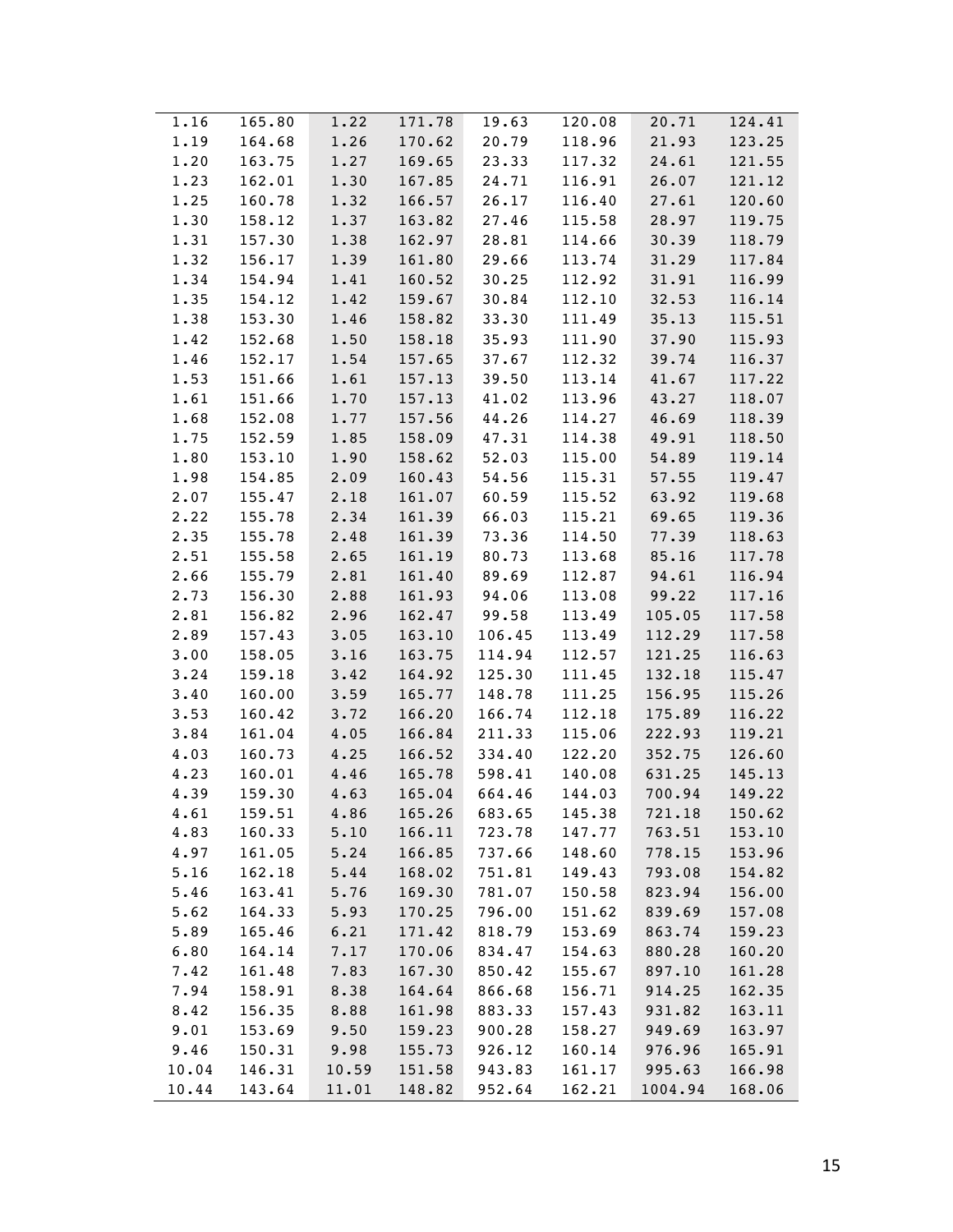|                                   |  |  | $11.18$ 139.85 11.79 144.89 970.92 163.04 1024.21 168.92                |  |
|-----------------------------------|--|--|-------------------------------------------------------------------------|--|
|                                   |  |  | $11.98$ 136.16 12.64 141.07 980.09 163.77 1033.89 169.67                |  |
|                                   |  |  | $12.70$ $132.88$ $13.40$ $137.67$ $989.31$ $164.60$ $1043.62$ $170.53$  |  |
|                                   |  |  | $13.99$ $129.71$ $14.76$ $134.38$ $1000.06$ $165.21$ $1054.95$ $171.16$ |  |
| $15.27$ $126.74$ $16.11$ $131.31$ |  |  |                                                                         |  |

Table 9

Voyager 2 egress T-p: Original (Lindal et al. 1981), and Updated (this paper)

|                 |        |                      |        |                    |        | Original (only Updated $(H_2 +$ Original (only Updated $(H_2 + He)$ |        |
|-----------------|--------|----------------------|--------|--------------------|--------|---------------------------------------------------------------------|--------|
| $H2$ at 89% and |        | $He + CH_4 + Ne +$   |        | $H2$ at 89% and He |        | $+CH4 + Ne + Ar$                                                    |        |
| He at 11%)      |        | $Ar + PH3$ )         |        | at 11%)            |        | $+ PH3)$                                                            |        |
| P (mb)          | T (K)  | (mb)<br>$\mathbf{P}$ | T (K)  | P<br>(mb)          | T (K)  | $\overline{\mathbf{P}}$<br>(mb)                                     | T (K)  |
| 1.08            | 150.21 | 1.14                 | 155.62 | 7.03               | 152.34 | 7.42                                                                | 157.83 |
| 1.15            | 150.21 | 1.21                 | 155.62 | 7.67               | 151.43 | 8.09                                                                | 156.89 |
| 1.20            | 150.83 | 1.27                 | 156.27 | 8.44               | 150.30 | 8.90                                                                | 155.72 |
| 1.22            | 151.55 | 1.29                 | 157.01 | 8.69               | 149.89 | 9.17                                                                | 155.29 |
| 1.29            | 152.17 | 1.36                 | 157.65 | 9.11               | 149.18 | 9.61                                                                | 154.56 |
| 1.36            | 152.58 | 1.43                 | 158.08 | 10.03              | 147.85 | 10.58                                                               | 153.18 |
| 1.46            | 152.89 | 1.54                 | 158.40 | 10.63              | 146.52 | 11.21                                                               | 151.80 |
| 1.54            | 153.20 | 1.62                 | 158.72 | 10.84              | 145.90 | 11.44                                                               | 151.16 |
| 1.59            | 153.51 | 1.68                 | 159.04 | 11.16              | 145.29 | 11.77                                                               | 150.53 |
| 1.73            | 154.23 | 1.82                 | 159.79 | 11.82              | 144.47 | 12.47                                                               | 149.68 |
| 1.78            | 154.54 | 1.88                 | 160.11 | 12.52              | 143.86 | 13.21                                                               | 149.04 |
| 1.83            | 155.26 | 1.93                 | 160.86 | 14.04              | 143.04 | 14.81                                                               | 148.20 |
| 1.87            | 155.57 | 1.97                 | 161.18 | 15.02              | 140.79 | 15.84                                                               | 145.86 |
| 1.94            | 156.49 | 2.05                 | 162.13 | 15.92              | 139.66 | 16.79                                                               | 144.69 |
| 2.01            | 157.21 | 2.12                 | 162.88 | 17.02              | 138.74 | 17.95                                                               | 143.74 |
| 2.11            | 157.93 | 2.23                 | 163.62 | 18.20              | 137.93 | 19.20                                                               | 142.90 |
| 2.21            | 158.75 | 2.33                 | 164.47 | 19.85              | 136.60 | 20.94                                                               | 141.52 |
| 2.28            | 159.37 | 2.41                 | 165.11 | 20.24              | 135.78 | 21.35                                                               | 140.67 |
| 2.36            | 159.78 | 2.49                 | 165.54 | 20.64              | 134.75 | 21.77                                                               | 139.61 |
| 2.43            | 160.30 | 2.56                 | 166.08 | 23.17              | 131.99 | 24.44                                                               | 136.75 |
| 2.50            | 160.61 | 2.64                 | 166.40 | 24.31              | 131.07 | 25.64                                                               | 135.79 |
| 2.55            | 160.81 | 2.69                 | 166.61 | 25.02              | 130.55 | 26.39                                                               | 135.26 |
| 2.67            | 161.12 | 2.82                 | 166.93 | 26.01              | 129.74 | 27.44                                                               | 134.42 |
| 2.86            | 161.12 | 3.02                 | 166.93 | 27.29              | 128.92 | 28.79                                                               | 133.57 |
| 3.24            | 159.90 | 3.42                 | 165.66 | 30.04              | 127.28 | 31.69                                                               | 131.87 |
| 3.36            | 159.29 | 3.54                 | 165.03 | 31.22              | 126.77 | 32.93                                                               | 131.34 |
| 3.50            | 158.47 | 3.69                 | 164.18 | 32.75              | 126.26 | 34.55                                                               | 130.81 |
| 3.60            | 156.83 | 3.80                 | 162.48 | 34.68              | 125.85 | 36.58                                                               | 130.39 |
| 3.71            | 156.01 | 3.91                 | 161.63 | 38.52              | 125.86 | 40.63                                                               | 130.40 |
| 3.93            | 155.40 | 4.15                 | 161.00 | 41.19              | 124.94 | 43.45                                                               | 129.44 |
| 4.20            | 155.30 | 4.43                 | 160.90 | 42.40              | 124.22 | 44.73                                                               | 128.70 |
| 4.57            | 155.20 | 4.82                 | 160.79 | 43.24              | 123.19 | 45.61                                                               | 127.63 |
| 4.98            | 155.10 | 5.25                 | 160.69 | 45.40              | 121.25 | 47.89                                                               | 125.62 |
| 5.43            | 154.49 | 5.73                 | 160.06 | 48.56              | 119.92 | 51.23                                                               | 124.24 |
| 5.70            | 154.18 | 6.01                 | 159.74 | 51.94              | 118.90 | 54.79                                                               | 123.19 |
| 6.27            | 153.26 | 6.61                 | 158.78 | 58.24              | 118.59 | 61.44                                                               | 122.86 |
| 6.64            | 152.75 | 7.00                 | 158.26 | 59.81              | 118.60 | 63.09                                                               | 122.87 |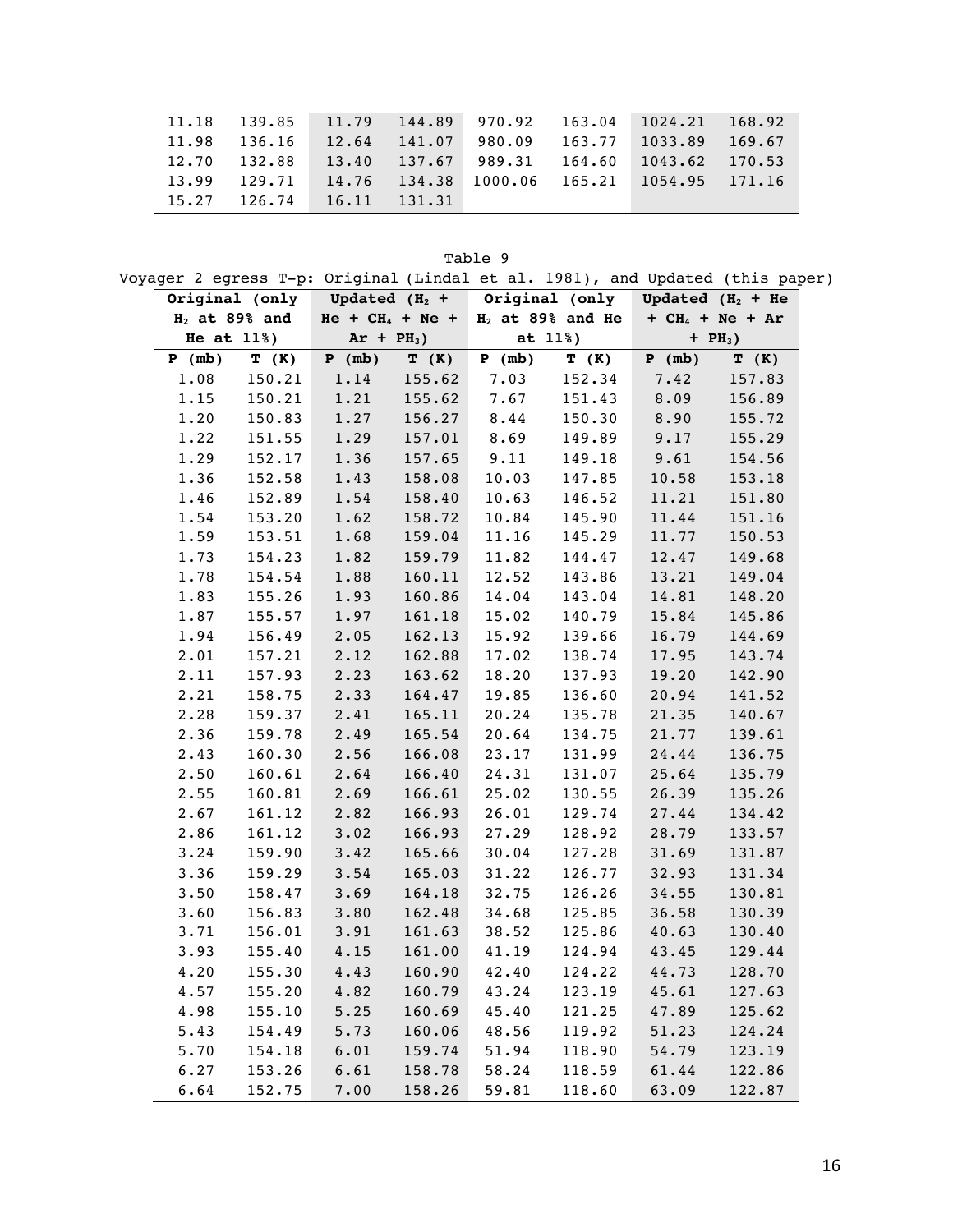# 4.2 Uncertainties

The uncertainty on the 1 bar temperature was estimated by Lindal et al. 1981 to be  $\pm$ 5 K, including the poorly known value of He/H<sub>2</sub> as well as uncertainties in the ephemeris, and noise. In order to recalculate this uncertainty with the new information available we proceed as follows: We first estimate the part of the original uncertainty that is not due to the uncertain helium to hydrogen ratio. To be able to compare the measurements at the two latitudes, we then add uncertainties resulting from new opacities that could differ as a function of latitude and time. We finally add all other sources of known uncertainties.

The uncertainty on the He/H<sub>2</sub> ratio considered by Lindal et al. 1981, 0.11±0.03 amounts to a relative uncertainty on the mean molecular mass of 2.2%, implying a  $T(z)$  relative uncertainty of 2.2%. However, because we are interested in the  $T(p)$  value, we must account for the fact that  $p(z)$  also changes. Using Table 7 hereafter, we see that from the old to the new analysis  $T(z)$  changes by 3.6% (e.g., 166.65 K to 172.66 K using the last points in Table 7), whereas the corresponding change in  $T_{\text{bar}}$  is 2.2% (i.e., 166.65 K to 170.28 K). Therefore, we estimate that the relative uncertainty on  $T_{\text{1bar}}$  linked to the He/H<sub>2</sub> ratio in 1981 was  $0.022 \times 0.022/0.036 = 1.3\%$ , implying that the core uncertainty was  $3\text{*-}1.3\text{*-}1.7\text{*}$ , amounting to a  $\pm 2.9$  K uncertainty in the 1 bar temperature. Because the ammonia abundance varies significantly as a function of latitude (Li et al. 2017; Bolton et al. 2017), and leads to a change in  $T_{\text{1bar}}$  between 0 and 0.5 K (see Table 6), we need to add this source of uncertainty, leading to a value of  $\pm 3.2$  K. (The uncertainty on PH<sub>3</sub> abundance - also variable as a function of latitude - may be neglected as discussed in Sec. 4.1).

The systematic uncertainties due to the inclusion of new helium and methane abundances may be estimated as follows. The constraint on the helium abundance from the Galileo probe (von Zahn et al. 1998) is ten times more accurate than the 1981 one, thus its relative uncertainty is only 0.13%, or a  $\pm$ 0.2 K change. The relative uncertainty on methane abundance is 24% (Wong et al. 2004), thus given its  $\sim$  1.7 K effect (Table 5), we estimate the corresponding uncertainty to  $\pm 0.4$  K.

Properly combining the estimated uncertainties would require a full reanalysis of the Voyager radio science data that is beyond the scope of the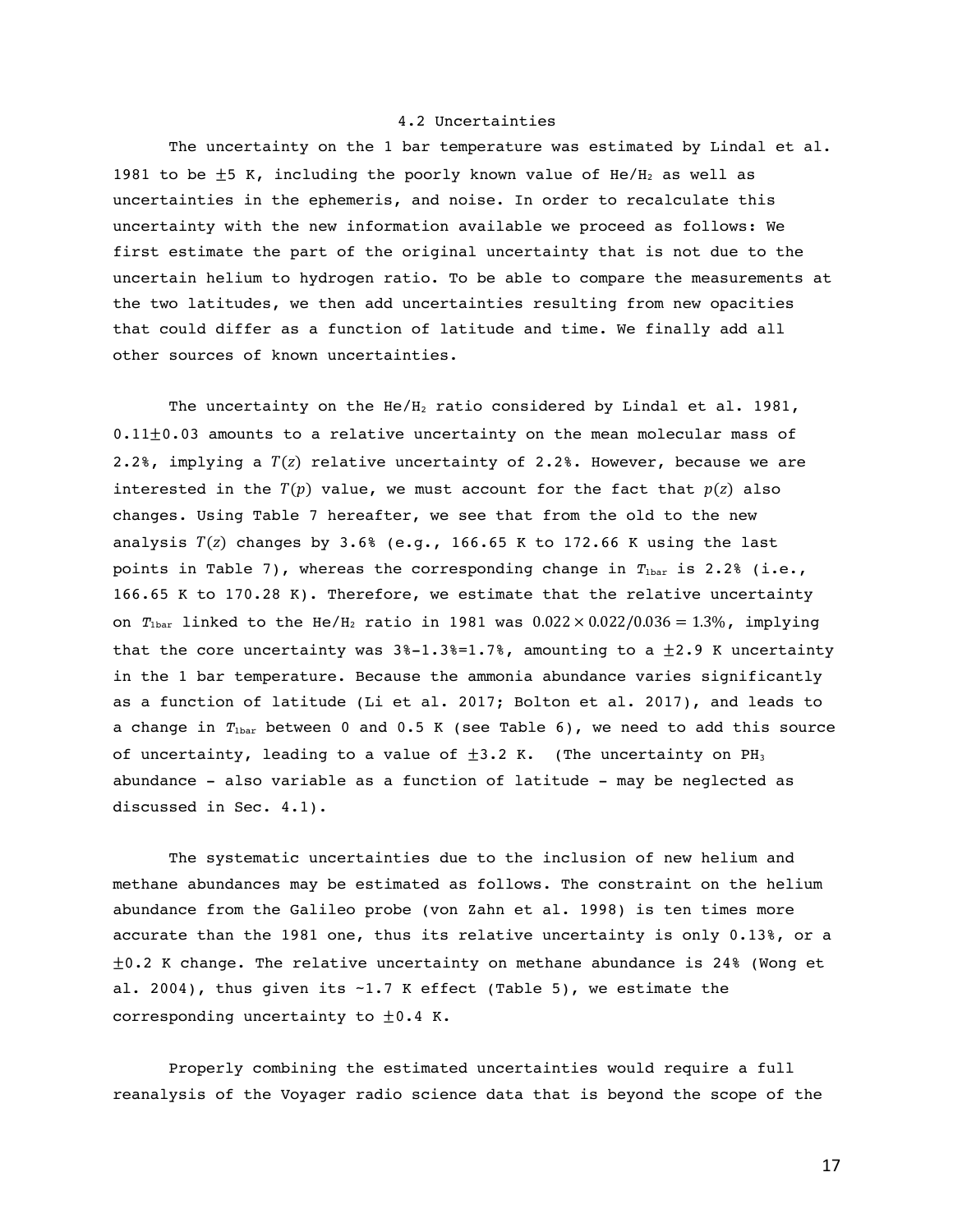present paper. Therefore, in order to account for the correlated effects, we simply add uncertainties linearly and estimate an uncertainty on the 1 bar temperature at each latitude of  $\pm 3.2$  K and a global uncertainty of  $\pm 3.8$  K. Following Lindal et al. 1981, we caution that possible systematic errors are not included in this analysis.

Now let us consider the uncertainty in the Galileo probe analysis since it is not directly provided. Following Seiff et al. 1998 (see also Magalhaes et al. 2002) the uncertainty in the temperature measurement increases from 0.1 K at 100 K to 1 K at 500 K, which amounts to a 0.25 K uncertainty for the measurement. The uncertainty on the pressure sensor at that level is estimated to be  $\delta_p$  = 0.018 bar (Table 4 of Seiff et al. 1998), yielding a corresponding temperature uncertainty  $\delta_T = \delta_p(dT/dp) \sim 0.75K$ . Adding the uncertainties quadratically yields a temperature value from the Galileo probe of 166.1 $\pm$ 0.8 K. Altogether, we derive temperatures of 170.3 $\pm$ 3.2 ( $\pm$ 3.8 global) K at 12°S (Voyager 1 ingress)  $167.3 \pm 3.2$  ( $\pm 3.8$  global) K at 0°N (Voyager 1 egress). This is to be compared with the Galileo probe value at the edge of a 5- $\mu$ m hot spot at 6.57N, 166.1 $\pm$ 0.8 K.

Two approaches may be considered: (1) Traditionally, these values are considered as representative of one uniform temperature across the entire Jupiter disk. In this case the Galileo probe value which has by far the smallest uncertainty should be chosen. However, we note that with our new analysis, there is now some inconsistency between the Galileo probe value and the 12°S Voyager 1 ingress values whose error bars do not overlap. Hence this motivates a second approach: (2) These values may differ because of horizontal fluctuations (mostly, as a function of latitude) of the temperature-pressure field. In this case, temperature fluctuations should be limited to between 1 K and 7 K at latitudes between 7°N and 12°S.

# 5. COMPARISON TO SPECTROSCOPIC RETRIEVALS

Although Jupiter's vertical temperature structure can also be derived from infrared remote sensing, such studies are more sensitive to the upper troposphere and stratosphere than they are to the 1 bar level. Far-infrared remote sensing of the collision-induced hydrogen-helium continuum in the 15- 200 µm region (see Conrath et al. 1998, Fletcher et al. 2017) does provide sensitivity to the spatial distributions of 1 bar opacity. However, this opacity is shaped by the atmospheric temperature, the ratio of the spin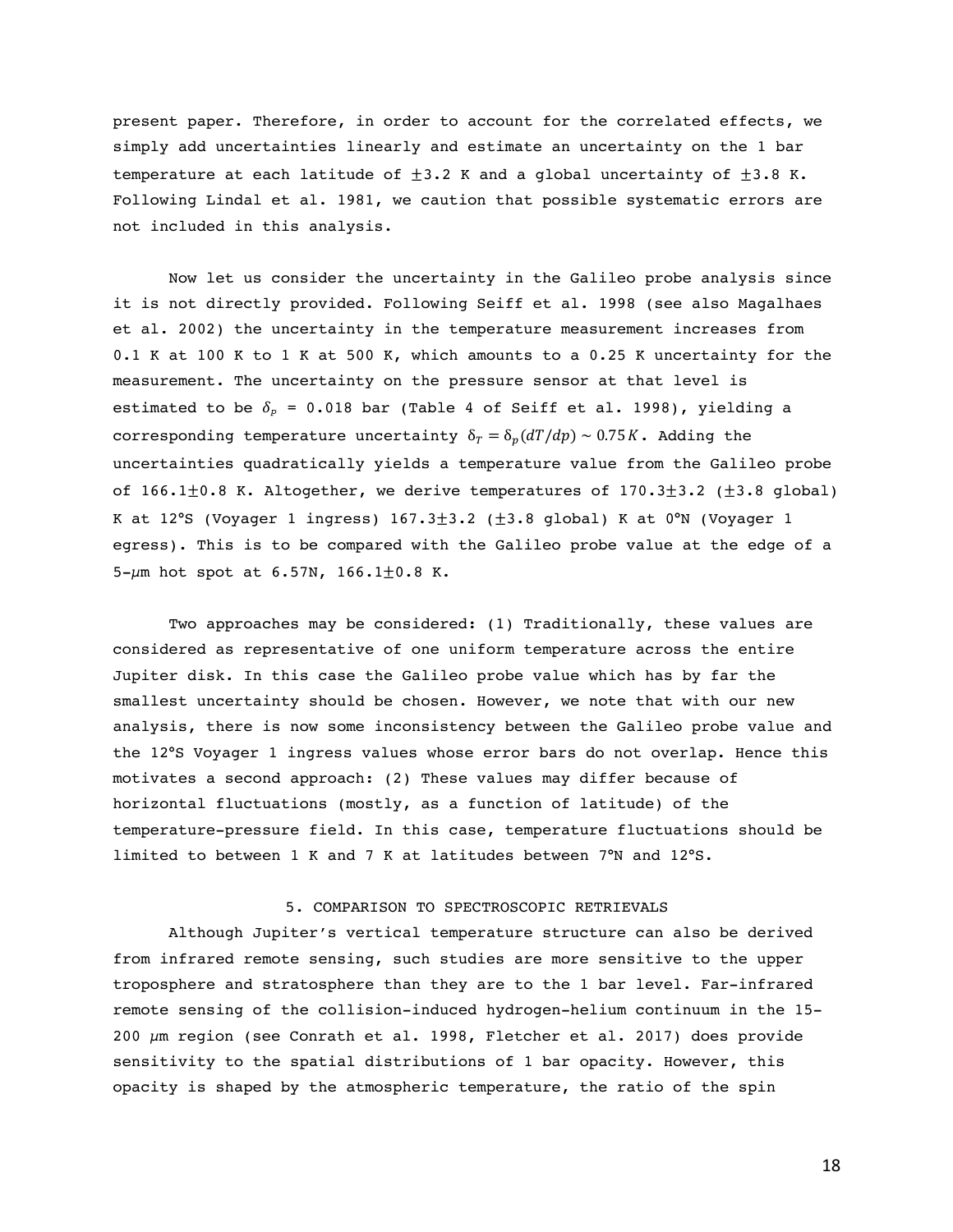isomers of hydrogen (e.g., the para- $H_2$  vs ortho- $H_2$  ratios), and the uncertain contribution of aerosol absorption from large tropospheric particles. We now investigate whether the updated *T(p)* from the radio science experiment (RSS) can be made to be consistent with spectroscopic retrievals.

We first investigate the sensitivity of mid and far-IR temperature retrievals to the updated *T(p)* profiles using a profile with temperatures shifted to 175 K (encompassing the new temperature range of the present paper) as an initial assumption (prior) to re-run infrared spectral inversions with the NEMESIS suite of radiative transfer and spectral retrieval tools (Irwin et al. 2008). Retrievals of temperature were performed with (i) Cassini/CIRS 2.5  $cm^{-1}$  spectral resolution maps of Jupiter from 7-16  $\mu$ m (ATMOS02A) as presented by Fletcher et al. 2016; and (ii) Voyager-1/IRIS inbound 4.3 cm<sup>-1</sup> spectral maps from 7-29  $\mu$ m as presented by Fletcher et al. 2017. The former provides some limited sensitivity to temperatures, although this is degenerate with assumptions about the  $NH<sub>3</sub>$  and  $PH<sub>3</sub>$  vertical profiles in the 8-11  $\mu$ m region. The latter provides more sensitivity to the deep temperature, albeit at a degraded spatial and spectral resolution. Both inversions used the latest estimates of collision-induced  $H_2$  opacity and associated dimeric absorption (Fletcher et al. 2018).

In both sets of retrievals, the quality of the spectral fits remained unchanged between the 166-K original case and the 175-K extreme case, indicating that the new priors are perfectly acceptable for infrared observations. This is not surprising – thermal-IR studies are typically suggested to be accurate above the  $NH<sub>3</sub>$  ice cloud at  $p<0.7$  bar, and the information content at 1 bar is low. The retrieved aerosol opacities increased somewhat to balance the warmer temperatures – if some way was found to break the temperature-aerosol degeneracy (e.g., by consideration of cloud reflectivity at shorter wavelengths), it might place stronger constraints on the deep temperature. The temperatures retrieved from Voyager/IRIS suggest that anything in the  $160-175$  ( $\pm 2$ ) K range is acceptable, with generally lower temperatures (160-167 K) at low latitudes, and higher temperatures (167-175 K) beyond ±45 degrees in each hemisphere. We caution that these estimates remain highly degenerate with assumptions about aerosol opacity. These estimates are consistent with a recent study of ground-based high-resolution spectroscopy from the TEXES instrument (Fletcher et al. 2020), which suggested that temperatures associated with 5-µm hotspots on Jupiter's North Equatorial Belt could be 2-3 K cooler than the Galileo-derived value of 166 K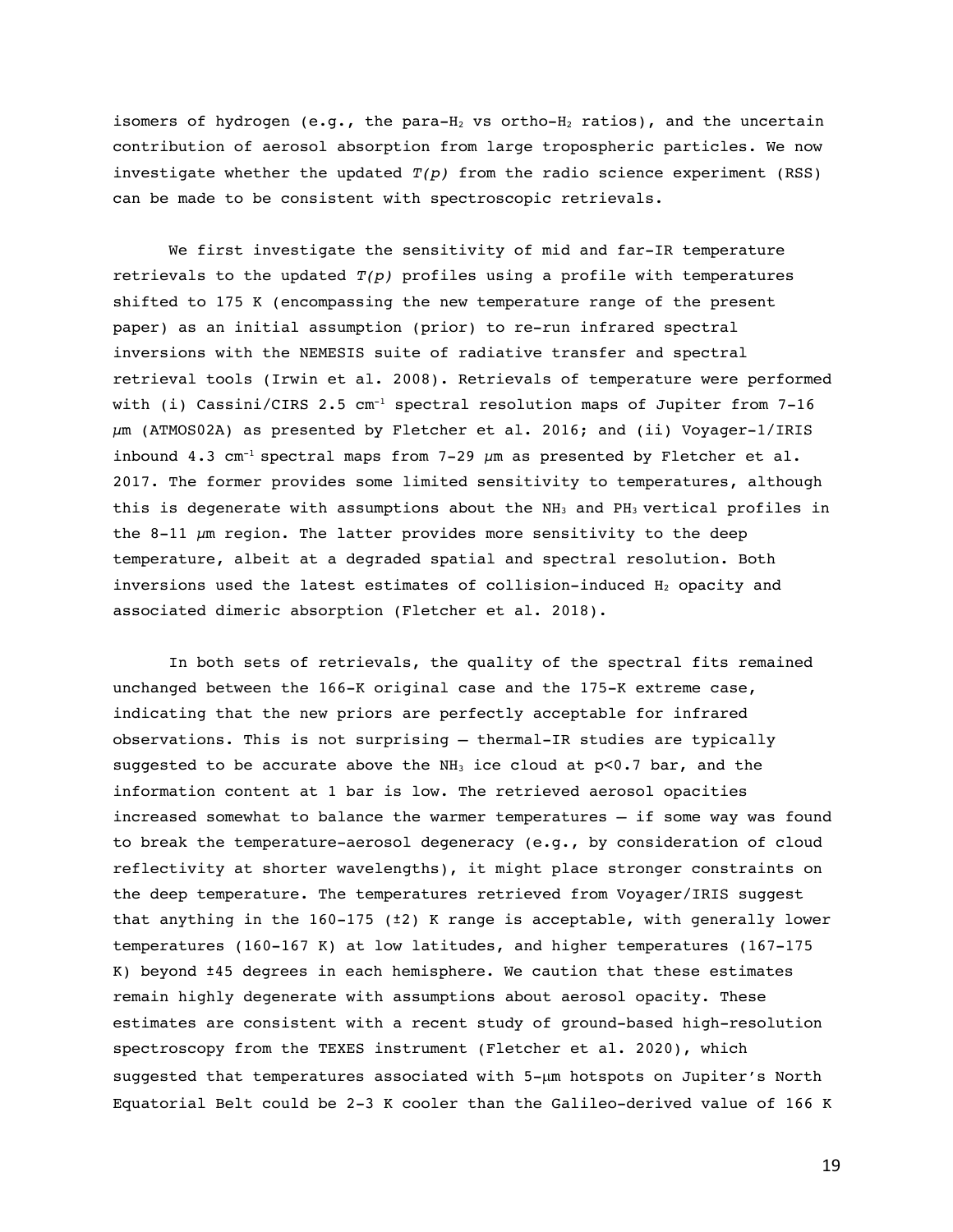(Seiff et al. 1998), and that latitudinal variations of temperatures of 3-5 K could be consistent with the data within  $\pm 25^\circ$  of the equator, albeit with  $\pm 2$  K uncertainties at 1 bar (1 sigma).

As a second test, both the old and new Voyager-1/RSS ingress and egress *T(p)* profiles were used as priors for Voyager/IRIS inversions, heavily constraining the temperatures to match the priors but allowing free variation in the upper troposphere and stratosphere. IRIS spectra between 280 and 700  $cm^{-1}$  were zonally averaged within  $\pm 2.5$  degrees latitude of the ingress (12°S) and egress ( $0^{\circ}$ ) latitudes – this implicitly assumes zonal homogeneity, ignoring effects of thermal waves and/or large vortices in the latitude domain. IRIS spectra were fit to within ±0.2K of the brightness temperature, and aerosol and para- $H_2$  profiles were consistent with previous studies, irrespective of whether the old or new profiles were used, confirming the low sensitivity to the temperatures. The RSS profiles (both ingress and egress, old and new estimates) and retrieved IRIS profiles (either using the old or new *T(p)* as priors) are shown in Figure 3a, revealing that IRIS inversions can be made consistent with either the old or revised 1 bar temperatures without detriment to the overall retrieval quality. Figure 3a shows IRIS *T(p)* estimates converging in the 80-600 mb region where the spectra offer maximal constraint on the temperatures, but they diverge at higher pressures where they are more strongly influenced by the choice of prior.

However, Figure 3b reveals differences between IRIS and RSS profiles for both the new and old *T(p)* priors. For the new *T(p)* priors*,* the 400-800 mb temperatures needed to be persistently cooler than the RSS profiles in order to reproduce the spectra. For the old  $T(p)$  priors, the retrieved  $400-800$  mb temperatures were consistent with the old RSS profiles, but the 100-400 mb IRIS temperatures were warmer than the RSS profiles. In the range where IRIS spectra can constrain temperatures, it therefore seems difficult to impose consistency between the IRIS and RSS profiles, as first pointed out by Conrath & Gautier 2000. However, the inconsistency might be resolved by allowing parameters like para- $H_2$  and aerosols to vary or could be explained by the IRIS spectra and RSS profiles sampling different latitudes/longitudes with different spatial resolutions.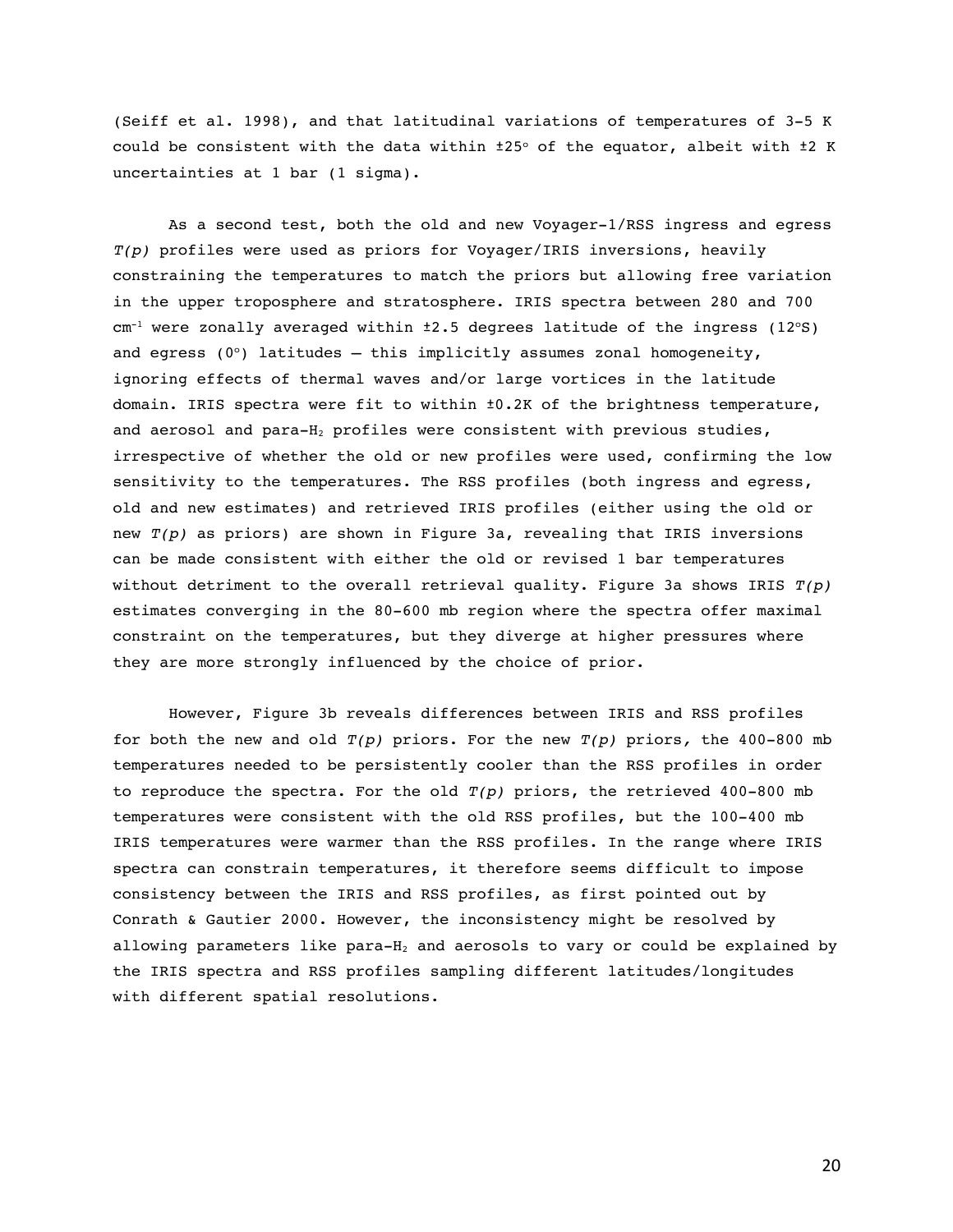

Figure 3. Comparison of Voyager-1 Radio Occultations (RSS) and IRIS retrieved temperatures. Ingress profiles are shown in red; egress profiles are shown in blue. The newly derived RSS profiles are solid lines, the old versions are dotted lines. The profiles retrieved from IRIS zonally averaged spectra are shown as dashed lines (when the new *T(p)* was used as prior) and dot-dashed lines (when the old  $T(p)$  was used as prior). Uncertainties on the IRIS retrievals are shown as the grey lines in panel (b). Note how IRIS retrievals converge in the 80-600 mb range where they offer maximal constraint on the *T(p)* but diverge at higher pressures where they are more strongly influenced by the choice of prior.

These comparisons of the thermal-infrared and the RSS profiles are at the edge of what is currently possible, and extensive latitudinal coverage by the radio occultation observations planned for the Juno extended mission may enable more robust assessments of spatial variability in temperatures.

#### 6. DISCUSSION AND CONCLUSIONS

The updated temperatures suggested by this reanalysis have repercussions for studies that critically depend on Jupiter's vertical temperature structure. It has often been implicitly assumed that the accurate Galileo probe measurement at 1 bar, 166.1±0.8 K, is appropriate for the entire planet. However, modelling of the 5-µm hot-spot regions (Showman & Dowling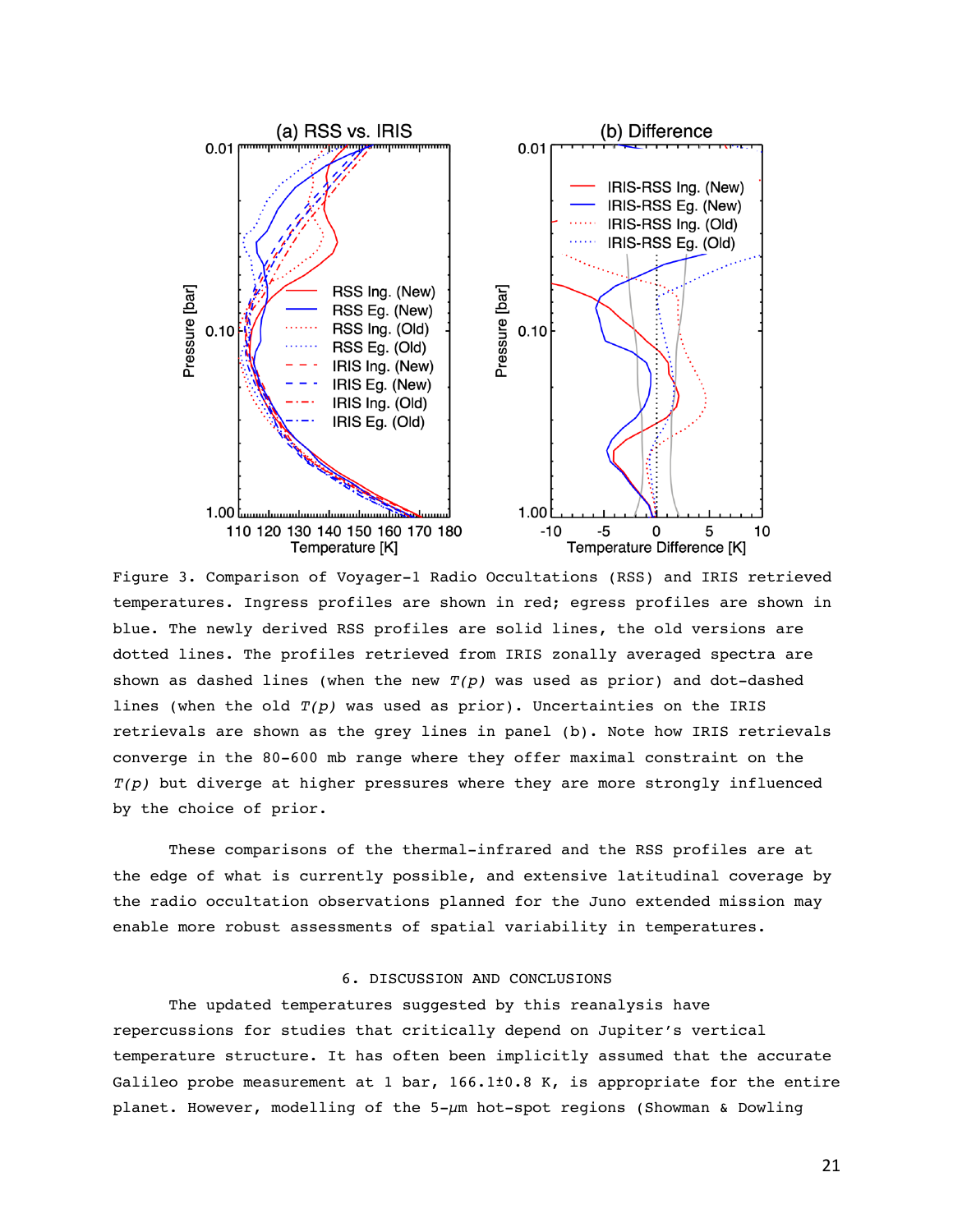2000) indicates that they are extremely active dynamically, indicating that the Galileo probe value may not necessarily be representative of the whole planet. In addition, retrievals from infrared spectra indicate that tropospheric temperatures may vary as a function of latitude by up to several kelvins (Fletcher et al. 2020).

Our new retrievals of the Voyager RSS data yield a 1-bar temperature of 170.3**±**3.8 K at 12°S (Voyager 1 ingress) and 167.3**±**3.8 K at 0°N (Voyager 1 egress). Considering the uncertainties, these values are marginally compatible with a uniform temperature equal to the Galileo probe value. However, they also allow for a value that would vary by up to 7 K in this 12°S to 7°N equatorial region alone. Note that interior models of Jupiter do better matching both the Juno and Galileo constraints on heavy element abundances by invoking higher values of the value of  $T<sub>1bar</sub>$  used as outer boundary condition, in the range of 175 to 185 K (Miguel et al. 2022).

Though the Voyager radio occultations cover a wider range of latitudes, longitudes, and times of observation than the Galileo probe, the data for the 1 bar temperature are still limited to the equatorial region. The Voyager ingress and egress latitudes differ by only 12 degrees (Table 1) and their updated temperatures differ by ~3 K at 1 bar (Table 5). Although we cannot be certain the difference between the revised ingress and egress values is real, they may suggest a warmer-poleward temperature near the equator, which by thermal wind balance would imply the reduction of the strength of the eastward equatorial jet with altitude, consistent with the results of the Galileo Doppler Wind Experiment (Atkinson et al. 1998). Considering Voyager 2, the temperatures at the 1 mb level span a wider range of latitudes. They differ by as much as 20 K (155-175 K) between  $0^{\circ}$  and  $60^{\circ}$ S based on Voyager 1 egress and Voyager 2 egress radio occultations done four months apart (Tables 8 and 9). Allison 1990 interpreted the large-scale oscillations in the stratospheric temperature retrieved from the Voyager 1 radio occultations as "snapshots" of vertically propagating equatorial waves. The apparent vertical wavelengths of ~3 and 0.5 scale heights can be modeled as the eigenmodes of a leaky waveguide supported by a statically stable region within the deep troposphere and the corresponding "equivalent depths" are consistent with the phase speeds and latitudinal confinement of the equatorial plumes, hot spots, and other wave features.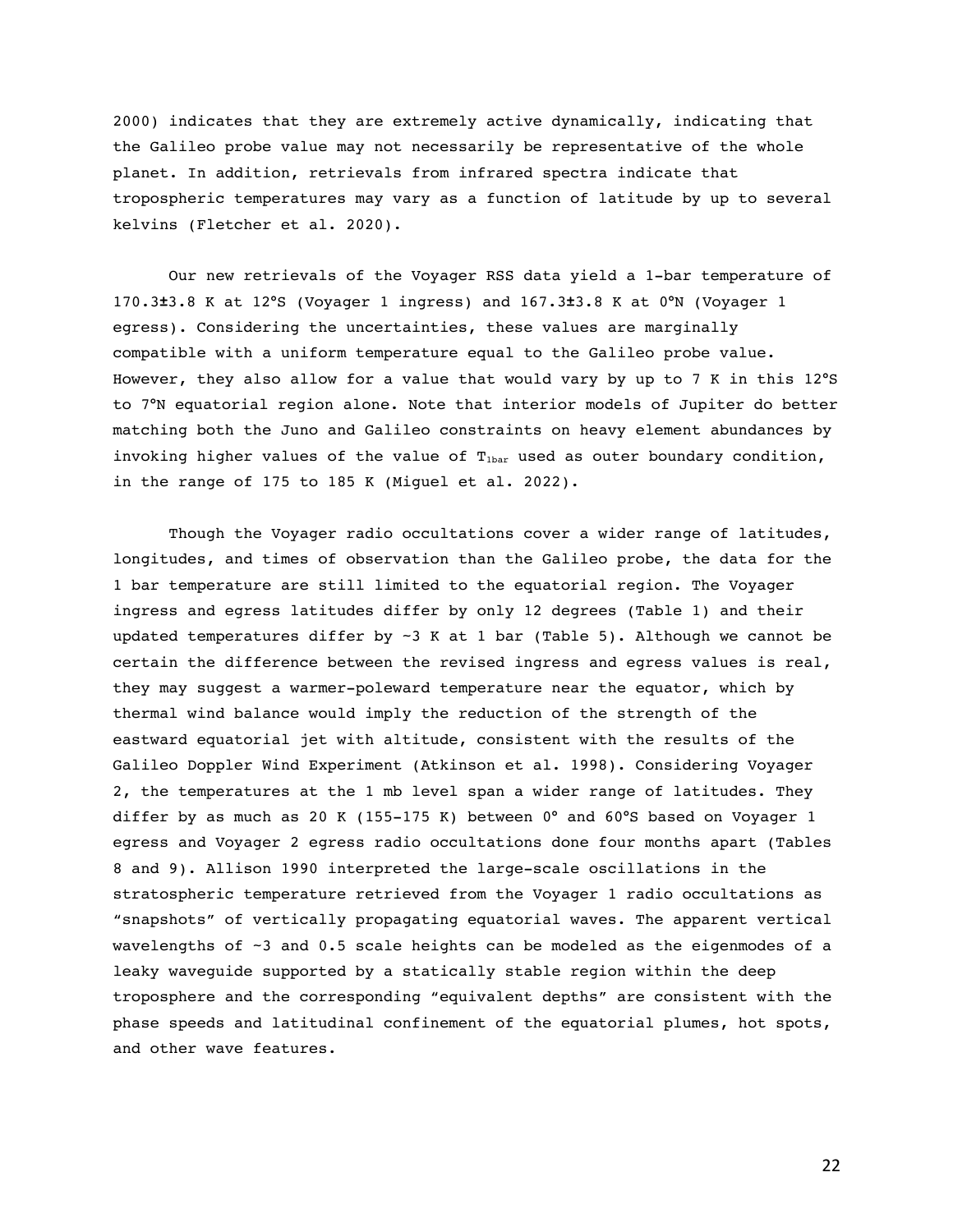Planned radio occultations of Jupiter during Juno's extended mission will cover a wide range of latitudes, including the high latitudes. In the absence of an S-band on Juno, the temperatures are expected to be retrieved down to the ~0.5 bar level. The temperature from the updated temperature profiles presented in this paper would be another constraint. Moreover, even at 0.5 bar, the new Juno profiles would provide a means of breaking some of the degeneracies inherent in thermal-IR and microwave spectral inversions, strengthening extrapolations to deeper pressures.

ESA's Jupiter Icy Moons Explorer (JUICE), scheduled for launch in 2023 to be operating in the Jupiter system in the 2030s, will carry a radio science instrument (3GM) to be used for downlink occultation experiments (among other things) at X and Ka bands. These occultations cover a wide range of latitudes, longitudes, and local times. Combined with the Juno high latitude occultations, these have the potential to substantially improve our understanding of Jupiter's temperature profile in the years to come.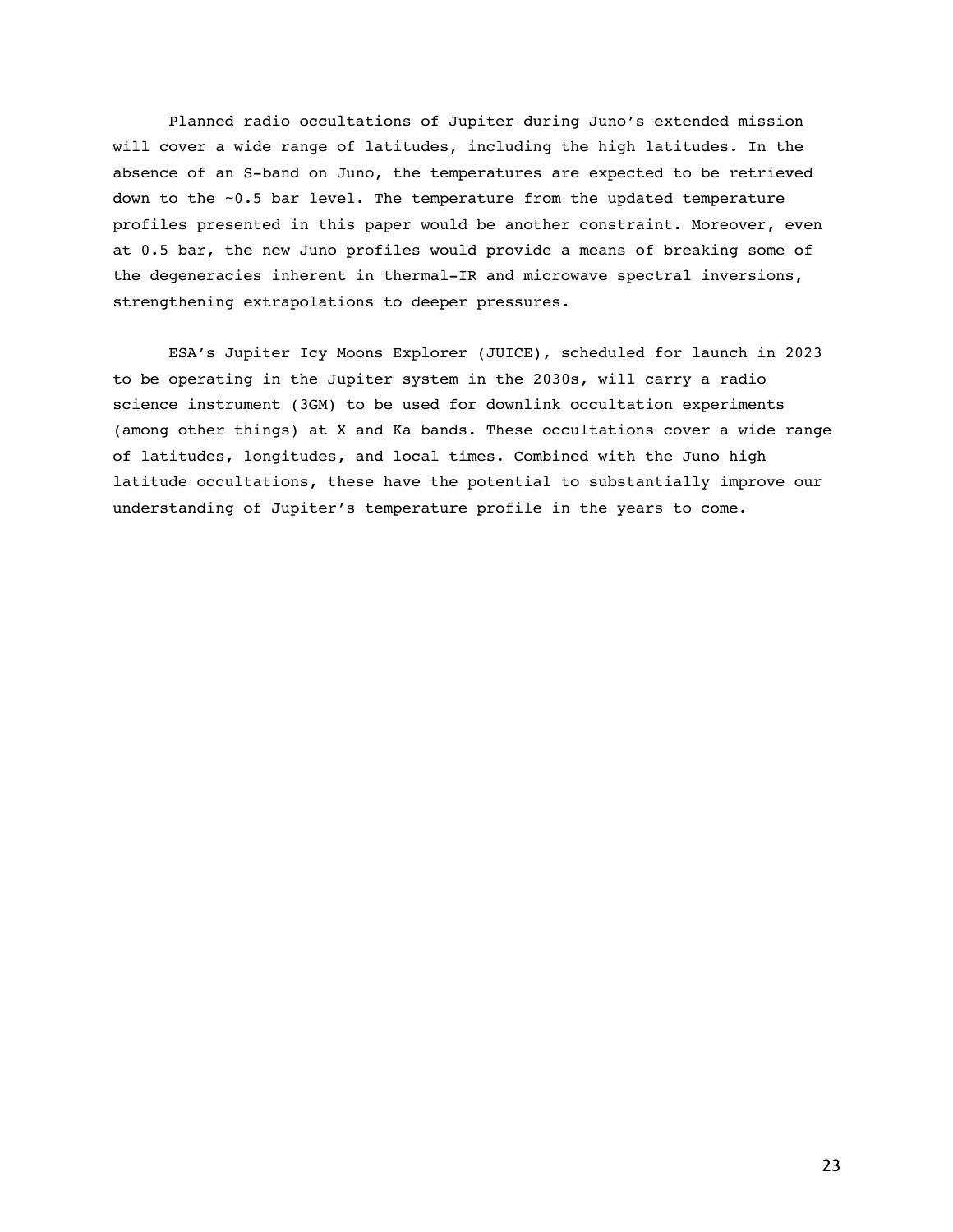#### 6. ACKNOWLEDGEMENTS

We thank Sami W. Asmar, Edwin Bell, Richard G. French, David Hinson, Richard A. Simpson, Linda Spilker, and Edward C. Stone for taking time out to aid us in our search for data and for pointing us in the direction of useful resources. This research was supported by the NASA Juno Project under SWRI Subcontract 699056KC to SKA at the University of Michigan. Leigh N. Fletcher was supported by a European Research Consolidator Grant (under the European Union's Horizon 2020 research and innovation programme, grant agreement No 723890) at the University of Leicester. Some of this research was carried out at the Jet Propulsion Laboratory, California Institute of Technology, under a contract with the National Aeronautics and Space Administration (80NM0018D0004).

#### 7. REFERENCES

Allison, M. 1990, Icarus, 83, 282-307.

Asmar, S. W. 2022, Radio Science Techniques for Deep Space Exploration (Wiley).

Atkinson, D. H., Pollack, J. B. & Seiff, A. 1998, J. Geophys. Res. (Planets), 103, E10, 22911-22928.

Atreya, S. K. 1986, Atmospheres and Ionospheres of the Outer Planets and their Satellites (Springer-Verlag).

Atreya, S. K., Crida, A., Guillot, T., et al. 2019, Saturn in the  $21^{st}$ Century, K. H. Baines et al., Eds., 5-43 (Cambridge University Press).

Atreya, S. K., Hofstadter, M. H., In, J. H., et al. 2020, Space Sci. Rev., 216, 1, 1-31.

Atreya, S. K., Wong, M. H., Owen, T. C., et al. 1999, Planet. Space Sci., 47, 10-11, 1243-1262.

Bolton, S. J., Adriani, A., Adumitroaie, V., et al. 2017, Science, 356, 6340, 821-825.

24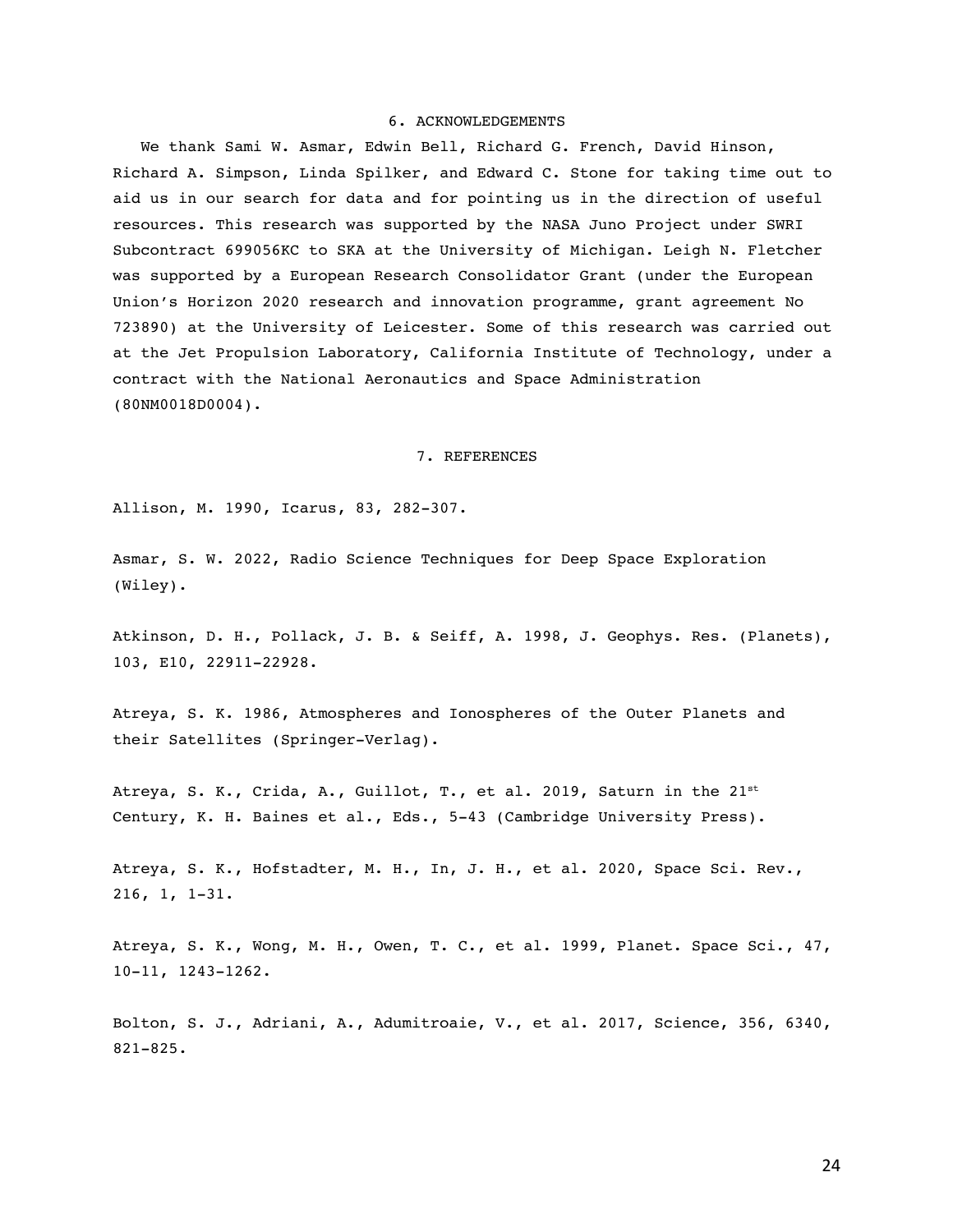Börzsönyi, A., Heiner, Z., Kalashnikov, M. P., et al. 2008, Appl. Opt., 47, 4856-4863.

Bougher, S. W., Waite Jr., J. H., Majeed, T., et al. 2005, J. Geophys. Res., 110, E4.

Broadfoot, A. L., Sandel, B. R., Shemansky, D. E., et al. 1977, Space Sci. Rev., 21, 2, 183-205.

Conrath, B. J. & Gautier, D. 2000, Icarus, 144, 1, 124-134.

Conrath, B. J., Gierasch, P. J. & Ustinov, E. A. 1998, Icarus, 135, 2, 501– 517.

Elliot, J. L. 1979, Ann. Rev. Astro. & Astrophy., 17, 1, 445-475.

Eshleman, V. R., Tyler, G. L., Wood, G. E., et al. 1979, Science, 206, 4421, 959-962.

Eshleman, V. R. 1973, Planet. Space Sci., 21, 1521–1531.

Essen, L. 1953, Proc. Phys. Soc., 66, 3, 189-193.

Festou, M. C., Atreya, S. K., Donahue, T. M., et al. 1981, J. Geophys. Res. (Space Phys.), 86, A7, 5715-5725.

Fletcher, L. N., Orton, G. S., Greathouse, T. K., et al. 2020, J. Geophys. Res. (Planets), 125, 8.

Fletcher, L. N., Gustafsson, M. & Orton, G. S. 2018, Astrophys. J., 235, 1, 24-33.

Fletcher, L. N., de Pater, I., Reach, W. T., et al. 2017, Icarus, 286, 223- 240.

Fletcher, L. N., Greathouse, T. K., Orton, G. S., et al. 2016, Icarus, 278, 128-161.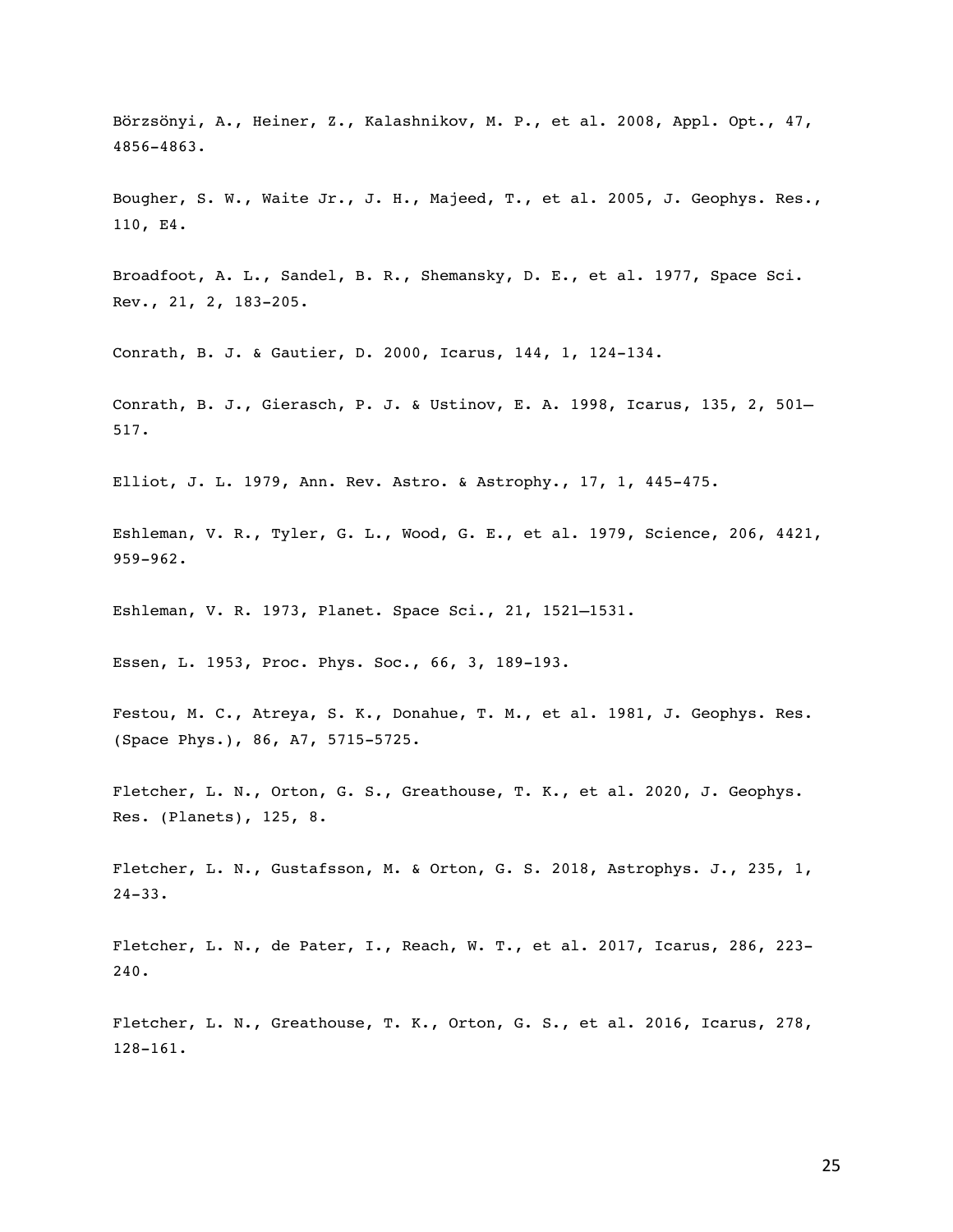Fletcher, L. N., Orton, G. S., Teanby, N. A., et al. 2009, Icarus, 202, 543-564.

Guillot, T., Miguel, Y., Militzer, B., et al. 2018, Nature (London), 555, 7695, 227-230.

Hanel, R., Conrath, B., Flasar, M., et al. 1979, Science, 204, 4396, 972-976.

Hinson, D. P., Twicken, J. D., & Tuna, E. 1998, J. Geophys. Res., 103, A5, 9505-9520.

Ingersoll, A. P., Adumitroaie, V., Allison, M. D., et al. 2017, Geophys. Res. Lett., 44, 15, 7676–7685.

Ingersoll, A. P., Dowling, T. E., Gierasch, P. J., et al. 2004, Jupiter: The Planet, Satellites and Magnetosphere, 105-128.

Irwin, P. 2003, Giant planets of our solar system: atmospheres, composition, and structure (Springer).

Irwin, P. G. J., Teanby, N. A., de Kok, R., et al. 2008, J. Quant. Spec. & Rad. Trans., 109, 6, 1136-1150.

Kliore, A. J., Woiceshyn, P. M., & Hubbard, W. B. 1976, Geophys. Res. Lett., 3, 3, 113-116.

Li, C., Ingersoll, A., Bolton, S., et al. 2020, Nat. Astro., 4, 6, 609-616.

Li, C., Ingersoll, A., Janssen, M., et al. 2017, Geophys. Res. Lett., 44, 11, 5317-5325.

Li, L., Jiang, X., West, R. A., et al. 2018, Nat. Commun., 9, 1, 1-10.

Lindal, G. F. 1992, Astron. J., 103, 967-982.

Lindal, G. F., Wood, G. E., Hotz, H. B., et al. 1983, Icarus, 53, 348-363.

Lindal, G. F., Wood, G. E., Levy, G. S., et al. 1981, J. Geophys. Res. (Space Phys.), 86, A10, 8721–8727.

26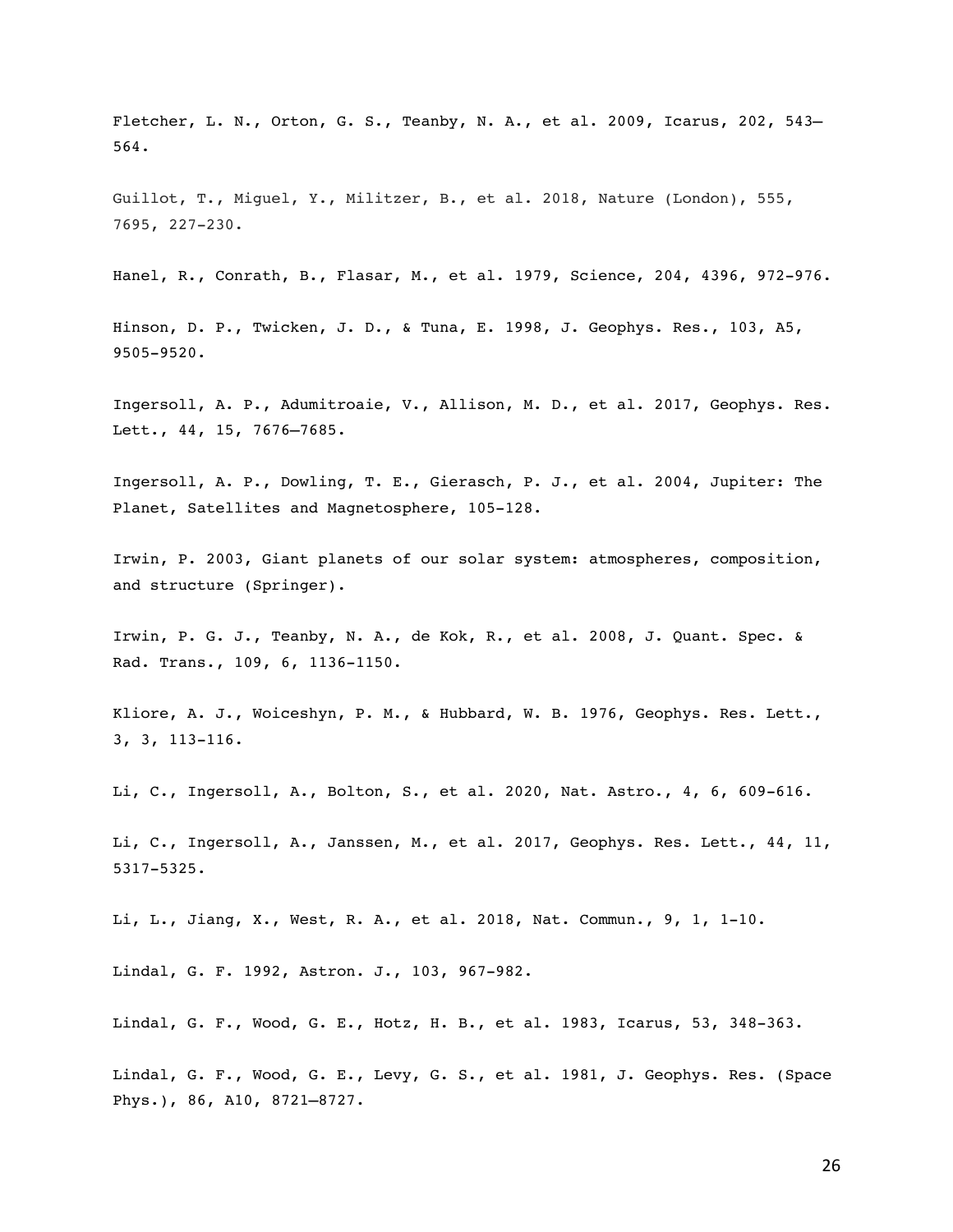Magalhaes, J. A., Seiff, A., Young, R. E., et al. 2002, Icarus, 158, 410-433.

Mahaffy, P. R., Niemann, H. B., Alpert, A., et al. 2000, J. Geophys. Res. (Planets), 105, E6, 15061-15071.

Miguel, Y., Bazot, M., Guillot, T., et al. 2022, Astro. & Astrophy., in press.

Mohammed, P. N. & Steffes, P. G. 2003, Icarus, 166, 2, 425-435.

Moses, J. I., Fouchet, T., Yelle, R. V., et al. 2004, Jupiter: The Planet, Satellites and Magnetosphere, F. Bagenal et al. Ed., 129-157 (Cambridge University Press).

Newell, A. C. & Baird, R. C. 1965, J. Appl. Phys, 36, 12, 3751-3759.

Orton, G. S., Fisher, B. M., Baines, K. H., et al. 1998, J. Geophys. Res., 103, E10, 22791-22814.

Orton, G. S. & Ingersoll, A. P. 1976, Jupiter, T. Gehrels, Ed., 206-215, U. Arizona Press, Tucson.

Owen, T. & Encrenaz, T. 2006, Planet. Space Sci., 54, 1188-1196.

Owen, T., Mahaffy, P., Niemann, H. B., et al. 1999, Nature, 402, 6759, 269- 270.

Owen, T. C., Atreya, S. K., Wong, M. H., et al. 1998, The Three Galileos: The Man, the Spacecraft, the Telescope, C. Barbieri et al., Ed., 289-297 (Kluwer Academic Publishers).

Polyanskiy, M. N. 2008, "Refractive index database", https://refractiveindex.info. Accessed 18 April 2022.

Schneider, T. & Liu, J. 2009, J. Atmos. Sci., 66, 3, 579-601.

Seiff, A., Kirk, D. B., Knight, T. C., et al. 1998, J. Geophys. Res. (Planets), 103, E10, 22857–22889.

27